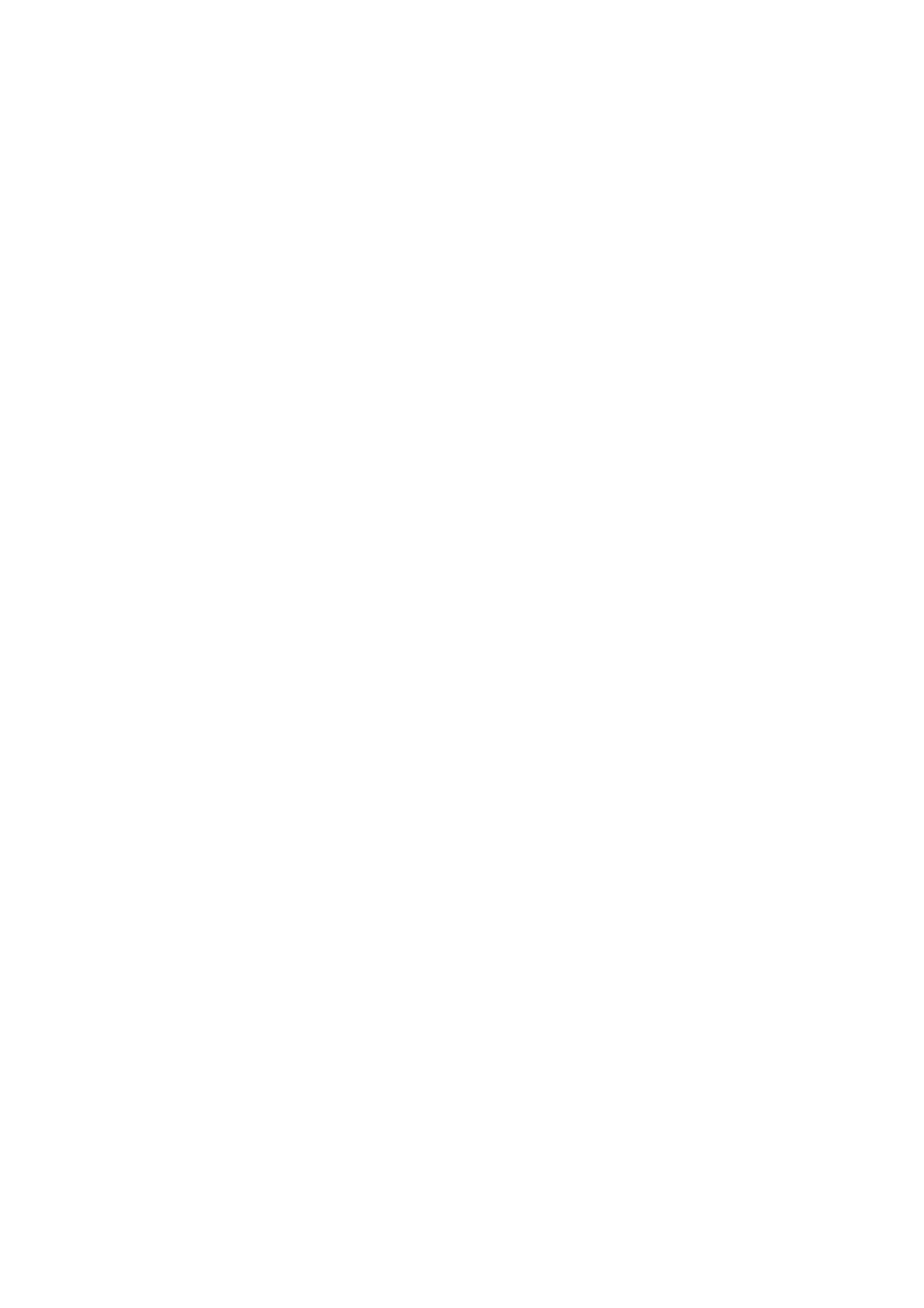**Research Report** 

# **Reform Scenarios for a Long-term Sustainable NDC Pension System in Austria**

**Thomas Davoine** 

Final Report - Macroeconomics Part

Study on behalf of Global Equity Partners

**September 2015** 

**Institut für Höhere Studien (IHS), Wien Institute for Advanced Studies, Vienna**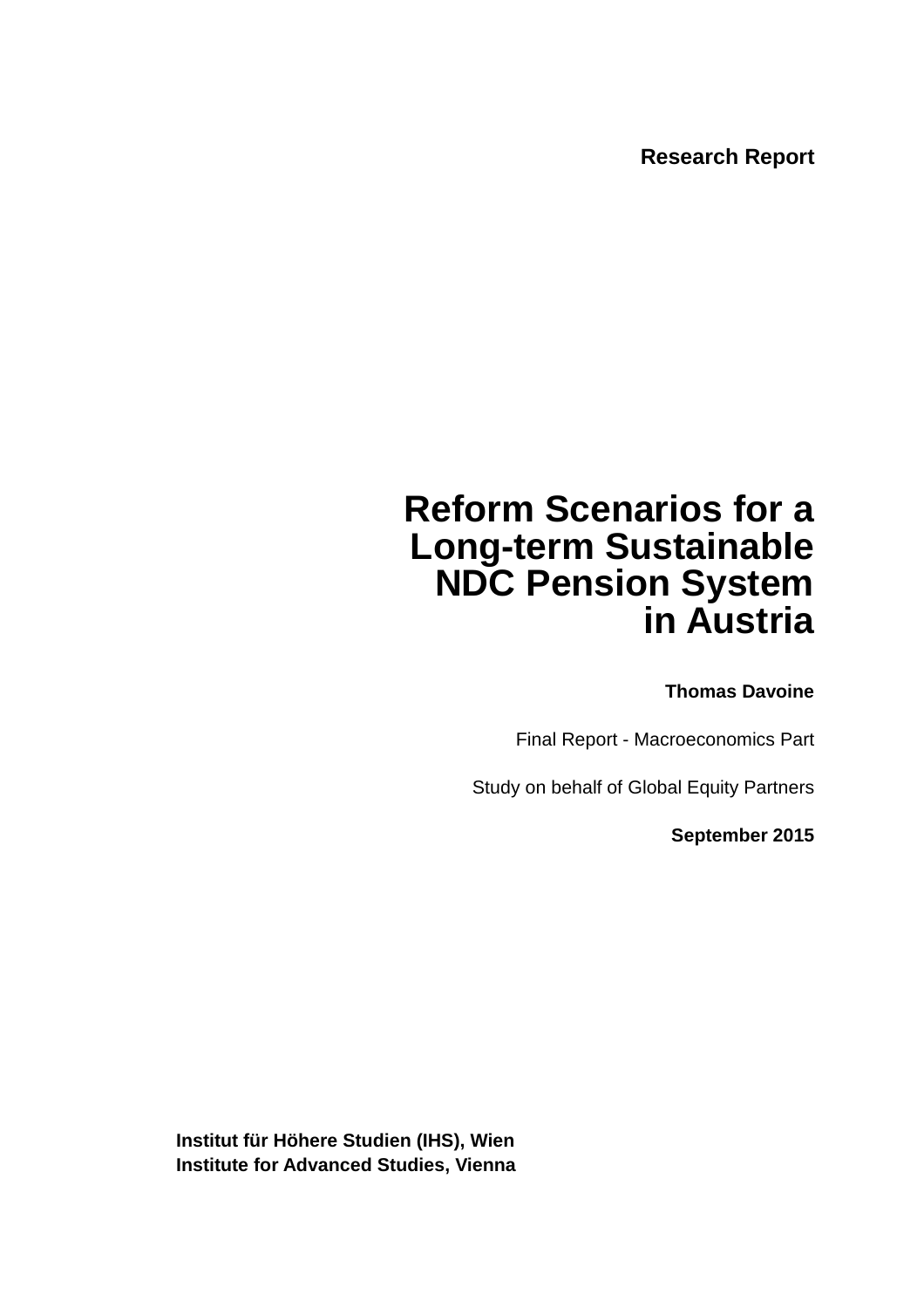#### **Contact:**

Thomas Davoine<br>雷: +43/1/599 91-243 email: davoine@ihs.ac.at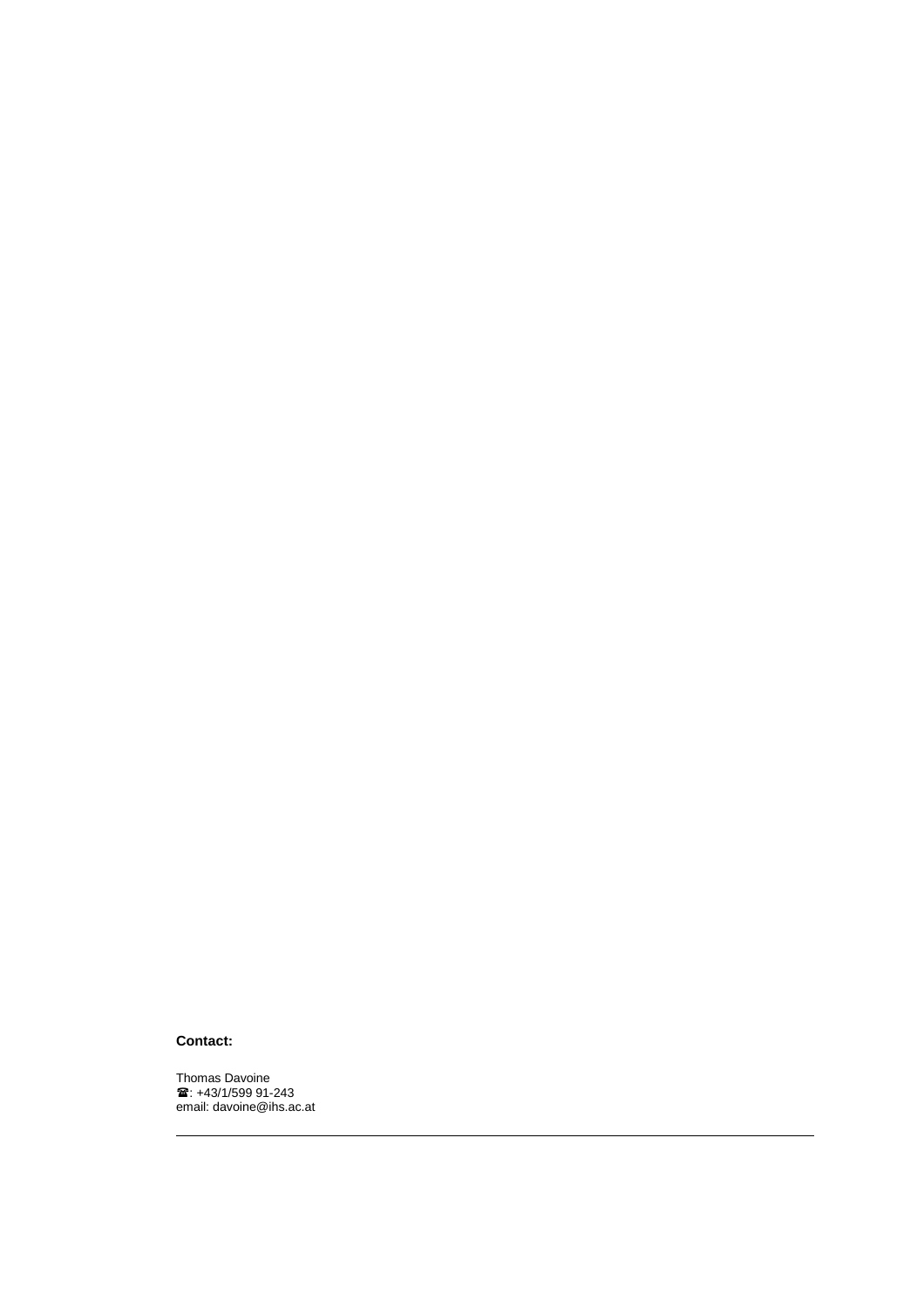# **Table of Content**

| 1. | <b>Introduction</b>         |    |
|----|-----------------------------|----|
|    |                             |    |
|    |                             |    |
|    |                             |    |
| 2. | <b>Model</b>                | 4  |
| 3. | <b>Quantitative results</b> | 7  |
|    |                             |    |
|    |                             |    |
|    | 321                         |    |
|    |                             |    |
| 4. | <b>Concluding remarks</b>   | 19 |
| 5. | <b>References</b>           | 20 |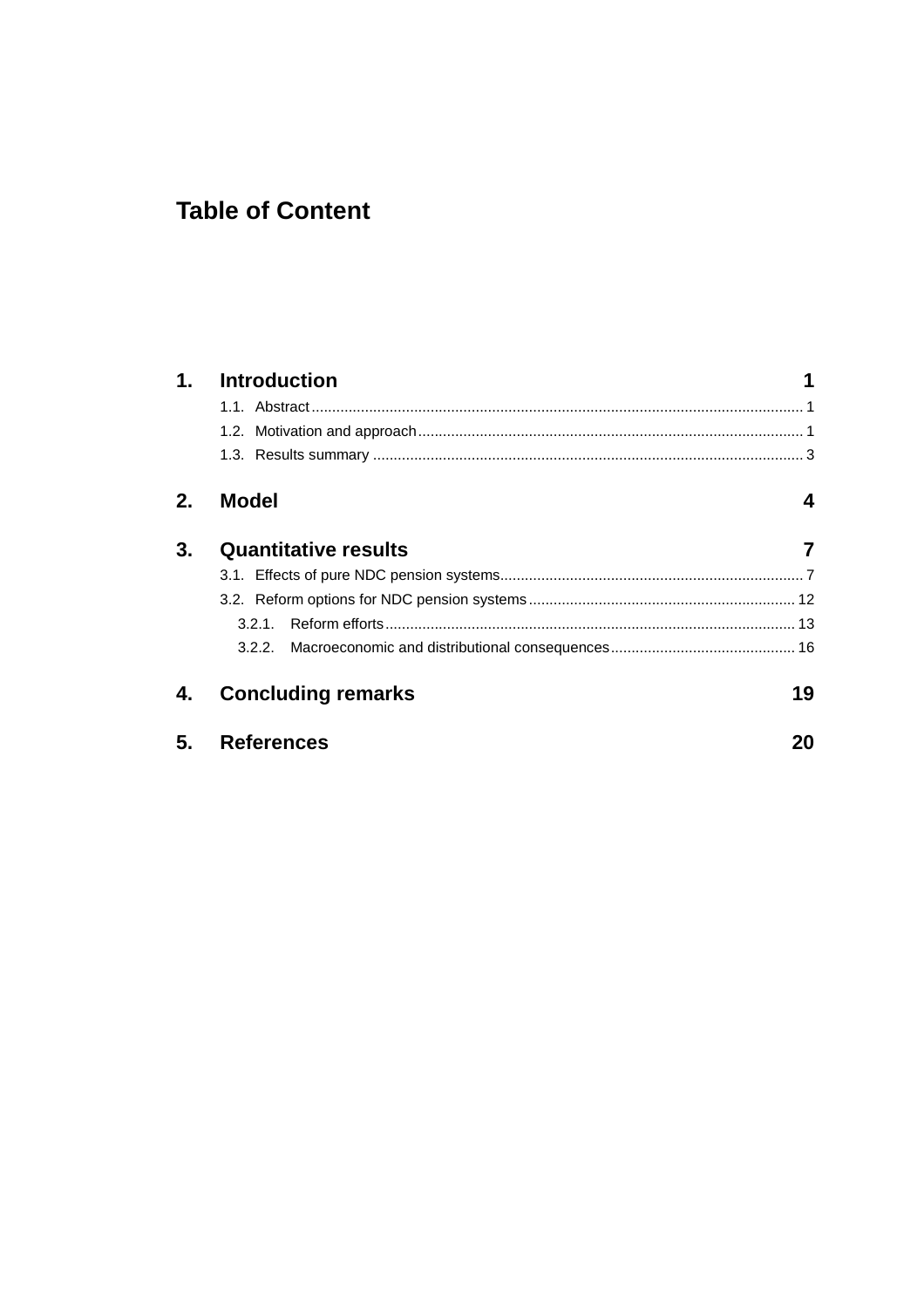# **Tables**

| Table 2: | Reforms for a NDC pension system, with population aging11              |  |
|----------|------------------------------------------------------------------------|--|
| Table 3: | Replacement rates as in Germany and reforms needed for a NDC system 14 |  |
| Table 4: |                                                                        |  |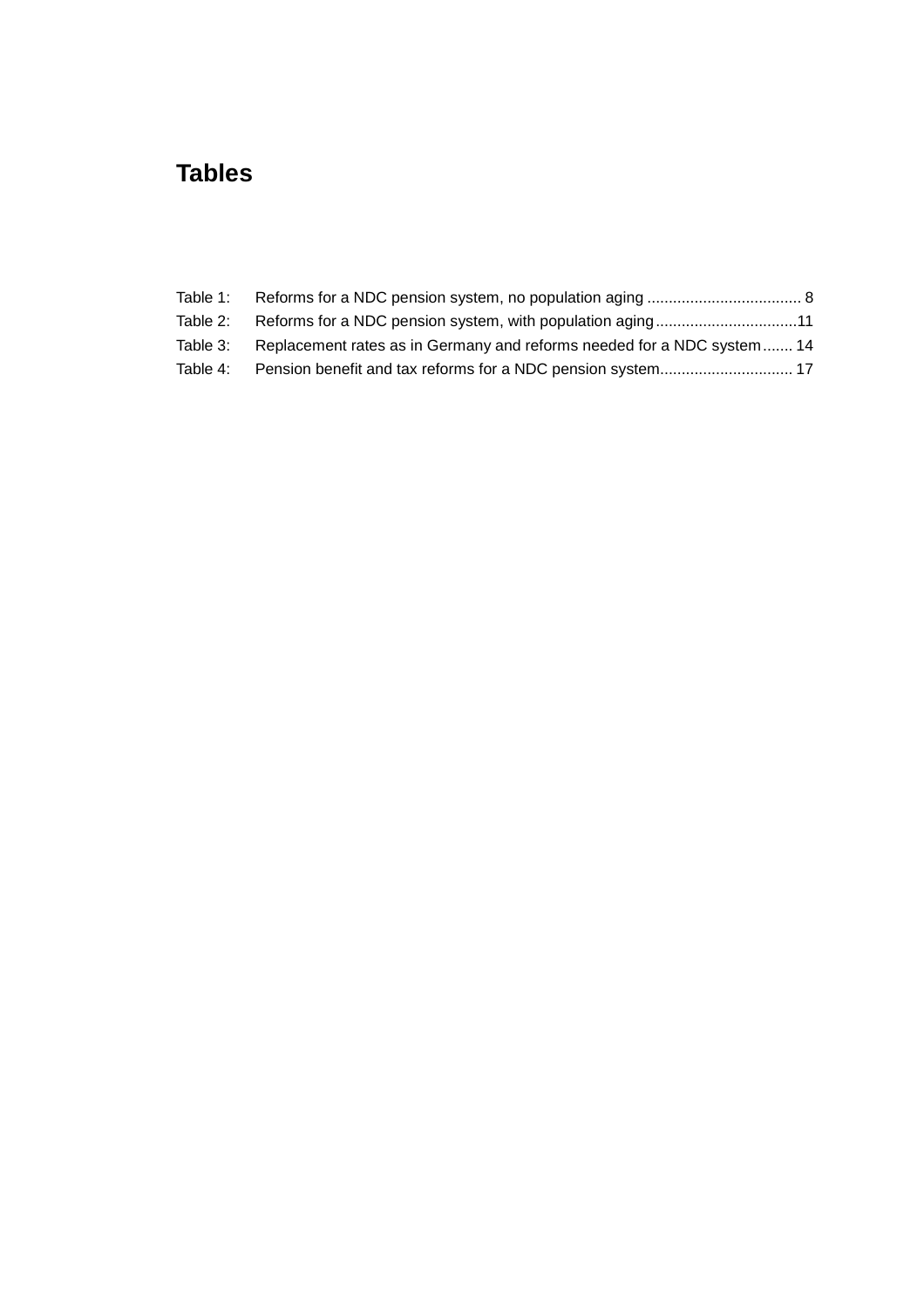# **Figures**

Figure 1: Pensions Net Replacement Rate, Selected Income Classes, Europe, 2012 ........ 2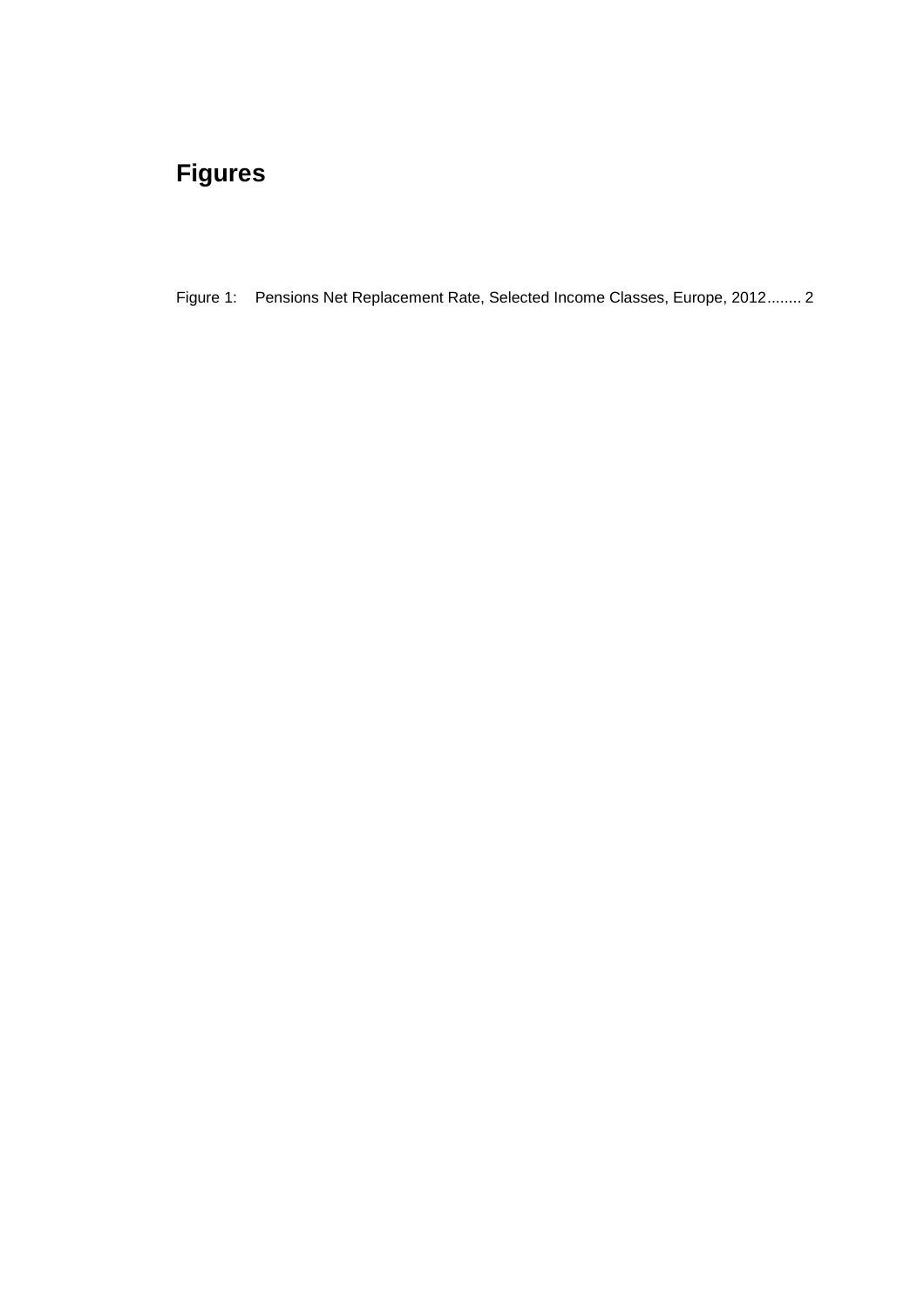## **1. Introduction**

#### **1.1. Abstract**

Public pension systems face a financing challenge over the long run, as population is aging. One benefit of Notional Defined Contributions (NDC) pension systems is that their financing is sustainable by design, as they equalize average lifetime social security contributions with average lifetime pension benefits, even when population is aging. Using an overlappinggenerations model with endogenous labor supply decisions, three skill levels and skilldependent mortality, this report investigates reform options for the implementation of a NDC system in Austria. Adjustments to implement a NDC system would be significant, even under a constant population: the social security contribution rate for low-skilled workers would need to be increased more than 7 percentage points, their pension benefits cut more than 40 percent or their effective retirement age increased more than 8 years. Whether or not the implementation of a NDC system has a positive impact on GDP depends on the exact reform. Variations in retirement age have the most positive impact. When a NDC pension system is implemented, tax policies to support low-income households can also be performed at a small macroeconomic cost.

#### **1.2. Motivation and approach**

l

Two observations motivate the analysis of Notional Defined Contributions (NDC) pension systems: financial challenges due to population aging and incentive effects of redistribution via pensions. On the one hand, NDC pension systems are financially sustainable. On the other hand, the redistribution currently embedded in the Austrian pension system would disappear if it was transformed into a NDC system, unless the tax and transfer system was changed at the same time.

Declining fertility and increasing longevity leads to a slow aging of the population. According to projections from Statistik Austria, the old-age dependency ratio<sup>1</sup> should increase from 27% in 2010 to almost 50% in 2060. Without social security reforms, the ratio of active workers over retired workers will sharply decrease, a challenge for the financing of public pensions, healthcare and long-term care expenditures. Most European countries face this challenge and have been considering pension reforms to deal with it (Ageing Working Group, 2012). Further reforms are needed. Jaag, Keuschnigg, and Keuschnigg (2010) for instance estimated in 2010 that the deficit of pension financing in Austria would move from 2.5% of GDP in 2010 to 10% of GDP in 2050 if no reform was undertaken.

<sup>&</sup>lt;sup>1</sup> The old-age dependency ratio is the size of the population older than 65 years over the size of the population aged between 15 and 64 years.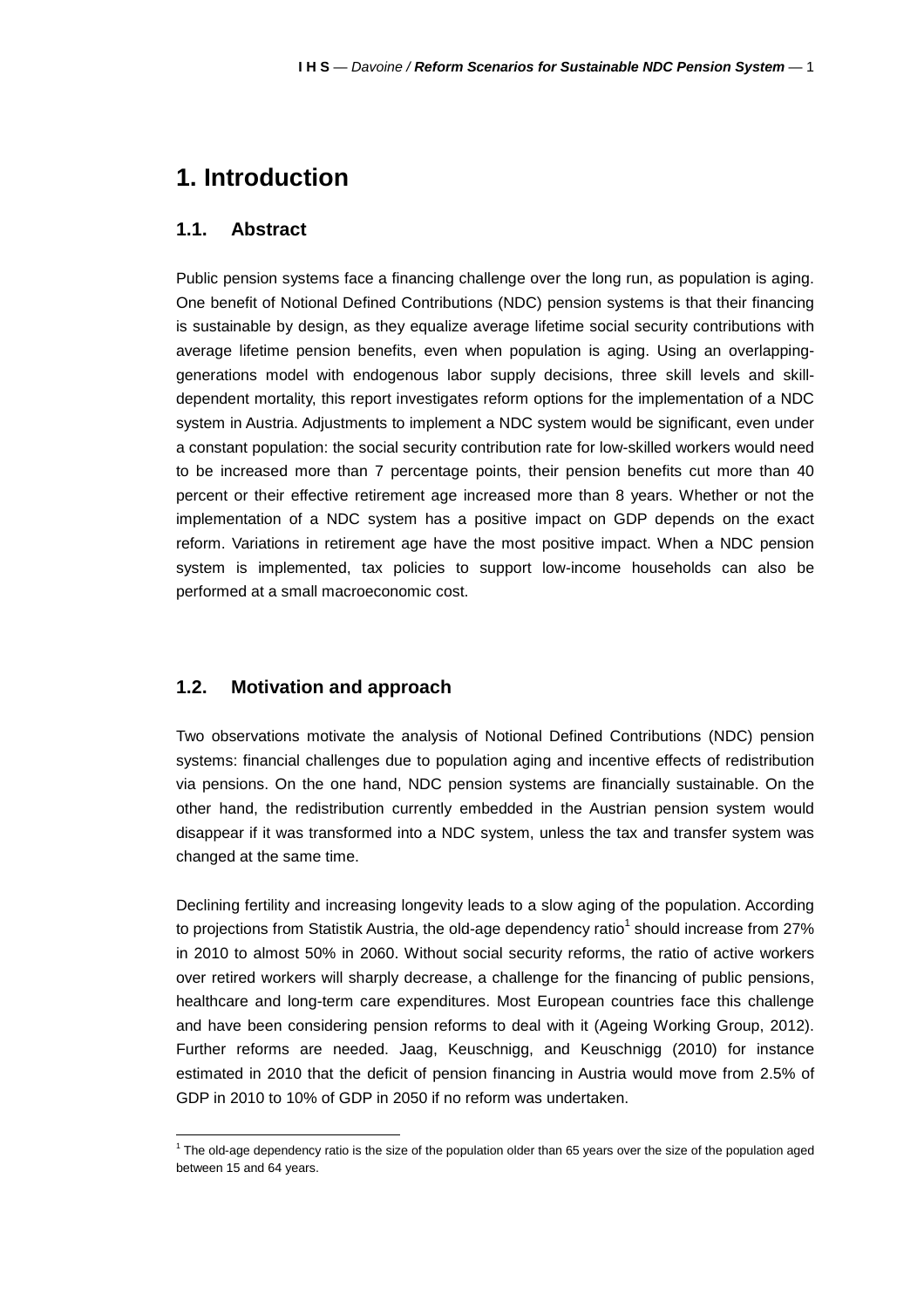Redistribution from high-income to low-income households takes place via different channels. The most visible channel is the tax schedule, which is progressive in most developed countries. Another less visible channel is the pension system. The contribution and benefit rates differ indeed by income level. Figure 1 shows that in almost all OECD countries, the benefit replacement rate is larger for low-income households. For instance, workers earning half the average wage can expect to receive a pension payment which amounts to 91% of the wage in Austria; for workers earnings twice the average wage, the benefit replacement rate is 66%.



Figure 1: Pensions Net Replacement Rate, Selected Income Classes, Europe, 2012

Source: OECD (ELS Pensions Dataset, 2012)

Social security contributions on the other hand often come with a maximum amount, mitigating the redistributive nature of pension systems.

The goal of the study is to evaluate NDC pension systems in the Austrian context. In doing so, I will also quantify the public finance and macroeconomic impact of redistribution through the existing pension system. Because of the financing challenge that population aging represents, the study will provide evaluations with constant population and with an aging population.

In technical terms, the report considers reforms which shift the current defined-benefit (DB) pension system to a notional defined contribution (NDC) system. While payments are defined by the benefit amount irrespective of life expectancy in the first case, they depend on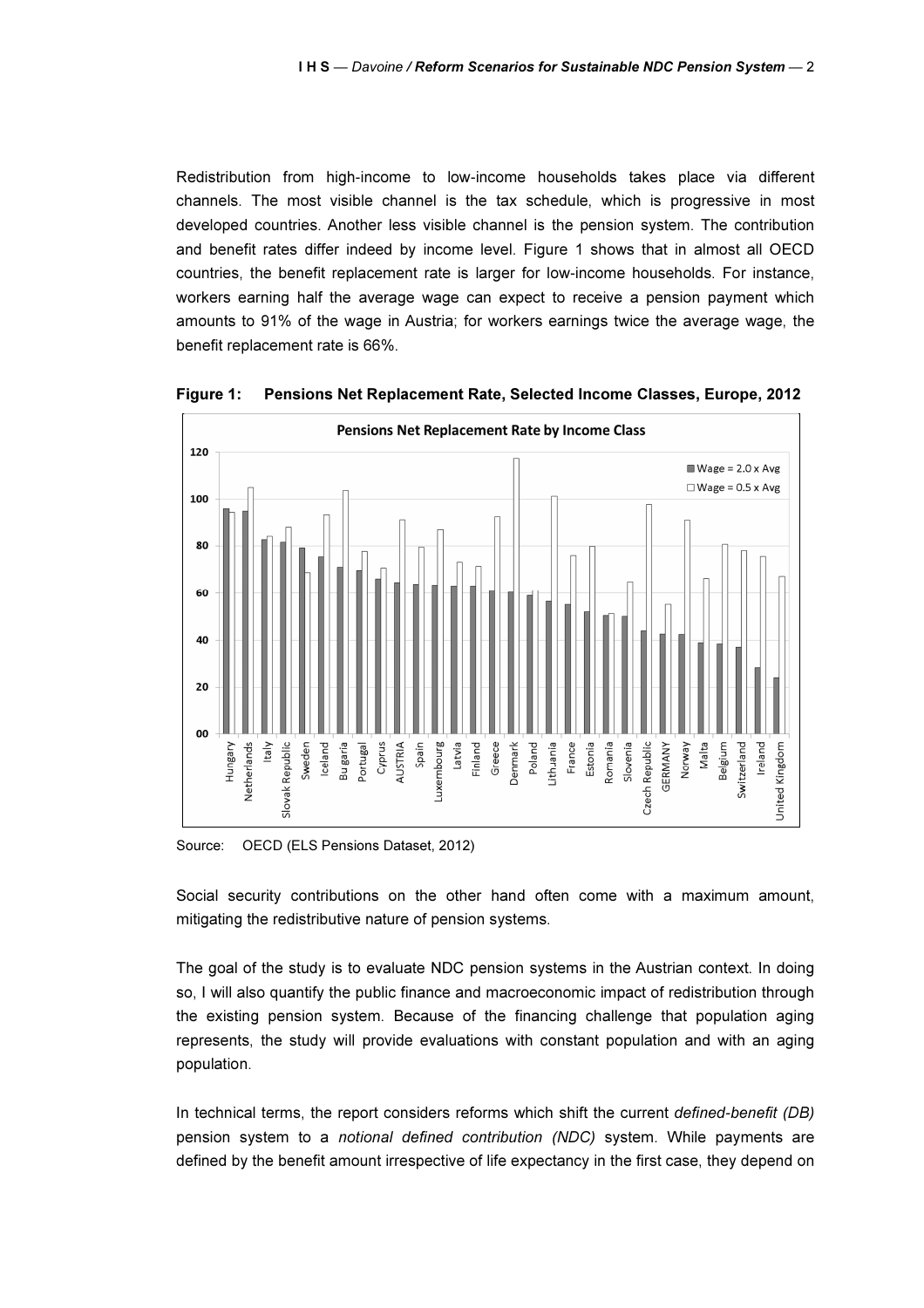life expectancy in the second case: with a NDC system, the payment is defined so that the average (past) total contributions over the working life equals the total benefit payments over the remaining (future, uncertain and expected) lifetime after retirement. As a result, population aging leads to deficits in a DB system without reforms. By design, a NDC system never generates deficits, with a constant or an aging population.

To give a concrete measure of the degree of redistribution embedded in the pension system, the study defines reforms to remove intragenerational redistribution. Concretely, we look for the pension reform that is needed so that the average lifetime social security contributions (dedicated to pension financing) for a given skill class is equal to the average lifetime pension benefits received. In other words, the study is looking for the pension reform that is needed so that the pension system is transformed into a NDC system<sup>2</sup>. I consider the three standard pension parametric reforms (changes in social security contributions, pension payments or retirement age), which gives three different measures of the degree of redistribution.

To perform the analysis, the IHS overlapping-generations model TaxLab is used. TaxLab is an overlapping-generations model of the Auerbach and Kotlikoff (1987) type with three skill classes. Labor supply is endogenous along intensive and extensive margins, to better capture the distortive costs of redistribution. Because contributions depend on unemployment, the model takes employment status into account, following the approach of Jaag, Keuschnigg, and Keuschnigg (2010). As in Fehr, Kallweit, and Kindermann (2012) life duration is uncertain and depends on the skill level, a critical feature for the evaluation of redistribution from low-skilled towards high-skilled households. The core model is routinely used for policy evaluations $3$ .

#### **1.3. Results summary**

l

The gains from implementing a pure NDC system, without associated change in the tax system, depend on the actual reform. Implementing a NDC system with variations of social security contributions leads to 0.4% lower GDP, while variations of pension payments lead to a small 1.4% gain and changes in retirement age boost GDP by 7.7%.

To transform the pension system into a NDC system (and thus remove redistribution from the pension system), the needed pension reforms are large and differ by skill class. The social security contribution rate for the low-skilled households should increase from an average of 15.9 to 23.3%, while that of the high-skilled should decrease from 15.0 to 14.8%. Or, pension

<sup>&</sup>lt;sup>2</sup> See Sánchez-Romero, Sambt, and Prskawetz (2013) for an analysis of public finance and growth properties of NDC pensions in Austria.

 $3$  See for instance Davoine, Keuschnigg and Schuster (2014).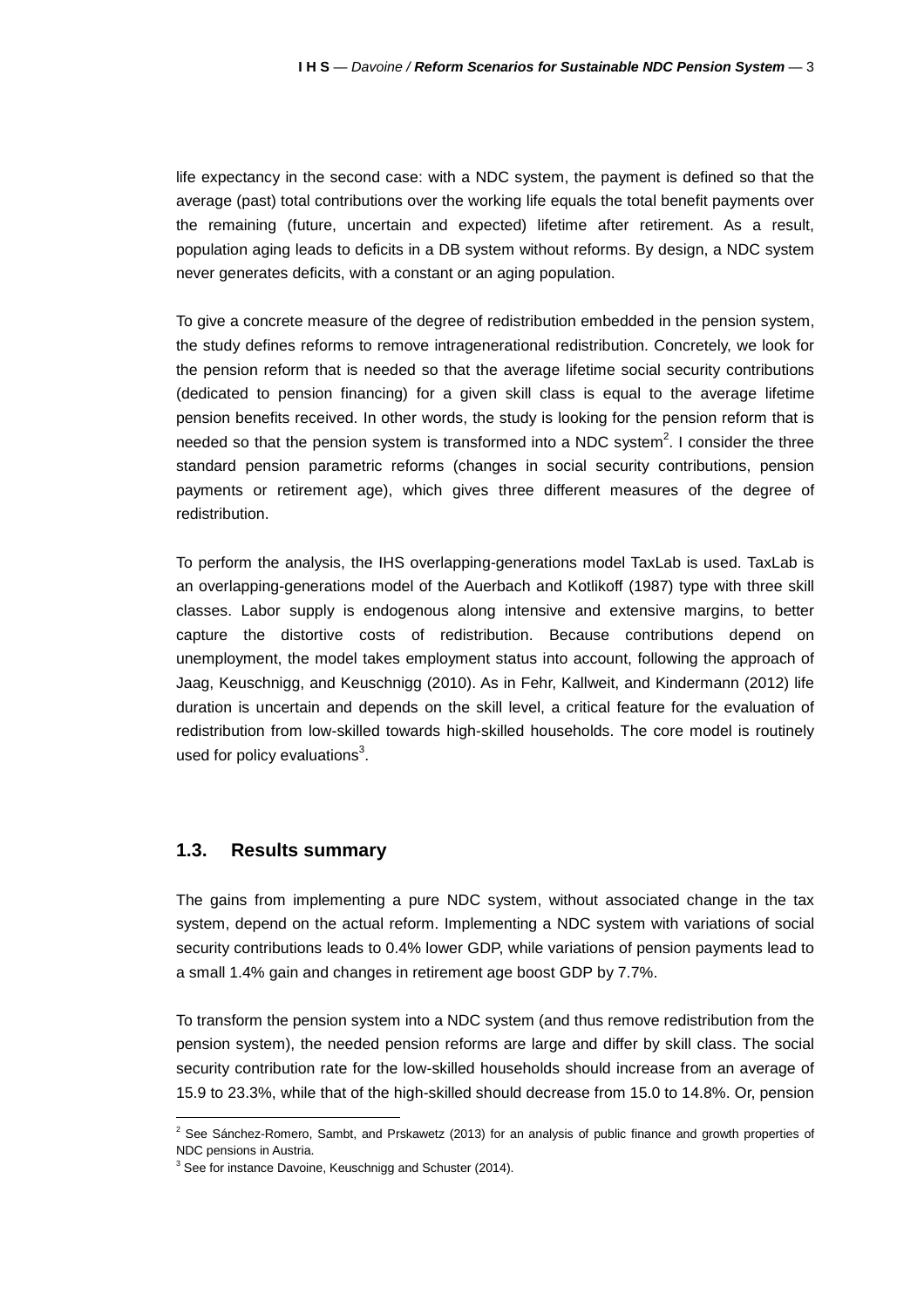benefits should be cut in average 43% for the low-skilled and increase 4% for the high-skilled households. Or, the effective retirement age for the low-skilled should increase from 58 to 66 years, while that of the high-skilled households should drop from 62 to 59.5 years. Needed reforms are larger when population aging is taken into account.

Depending on the reform, gains in general can be positive or negative. Further, they can be larger for low-skilled or larger for high-skilled households. Consumption per capita for an average low-skilled household drops when social security contributions are raised or when pension payment modified. In contrast, it increases more than the consumption of other households when the retirement age is changed.

The study also shows that redistributive tax policy can lead to identical consumption impacts across skill classes, in proportional terms, at a small macroeconomic cost. For instance, variations in pension payments can be combined with transfers to low- and middle-skilled households so that consumption per capita increases in the same proportion (2%) for all households. This policy change would limit output gains to 0.2% (instead of 1.4%, when there are no transfers).

### **2. Model**

Analysis is performed with IHS' overlapping-generations (OLG) model, TaxLab, introduced in Berger, Keuschnigg, Keuschnigg, Miess, Strohner, and Winter-Ebmer (2009). This section presents the main features of TaxLab. Details are contained in the technical appendix Davoine (2015), available upon request.

TaxLab is a single-sector, single-country dynamic OLG model with three skill levels, several margins of labor supply and detailed public institutions. The behavior of agents relies on micro foundations. Households endogenously decide on skill levels (education), continuous training efforts, participation in the labor market, search effort if unemployed, hours supplied and retirement date, as well as the intertemporal allocation of their consumption. TaxLab allows for three skill levels, eight different generations and further unobserved heterogeneity in labor income. Households are forward-looking and maximize expected lifetime utility subject to a budget constraint. Specifically, households of age group  $a \in \{1, ..., 8\}$  and skill class  $i \in \{l, m, h\}$  solve the following maximization problem:

$$
V_t^{a,i} = \max \left[ \left( Q_t^{a,i} \right)^{\rho} + \gamma^{a,i} \beta \left( G V_{t+1}^{a,i} \right)^{\rho} \right]^{\frac{1}{\rho}} s.t. \quad G \gamma^{a,i} A_{t+1}^{a,i} = R_{t+1} \left( A_t^{a,i} + y_t^{a,i} - C_t^{a,i} \right)
$$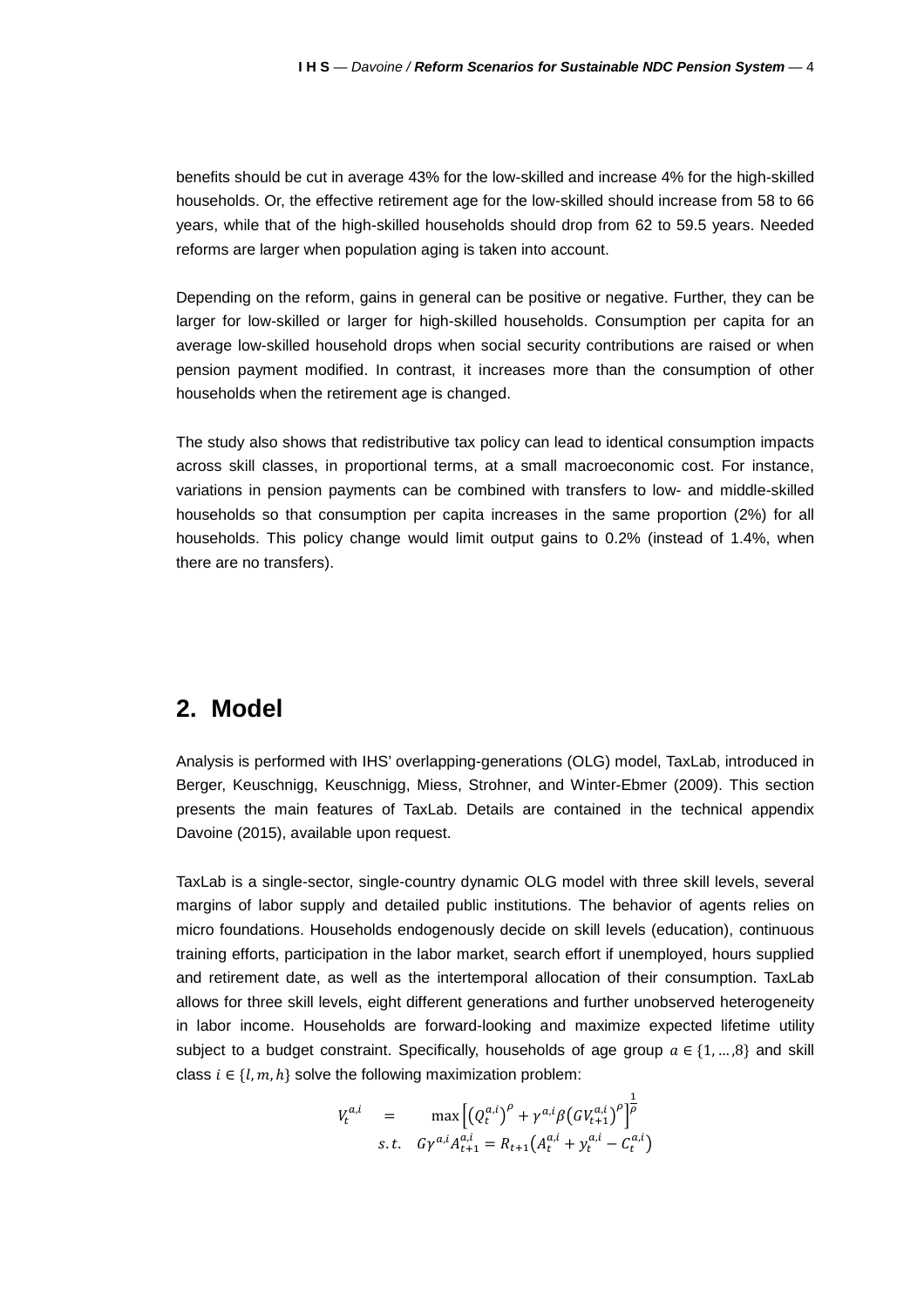where  $V_t^{a,i}$  is the expected remaining life-time utility of the household at time  $t, \, \rho$  defines the elasticity of intertemporal substitution,  $\beta$  is a time discounting factor,  $Q_t^{a,t}$  is effort-adjusted consumption,  $G = 1 + g$  is the gross factor of growth by which the model is detrended,  $A_t^{a,t}$ represent assets,  $y_t^{a,i}$  are net income flows,  $C_t^{a,i}$  is goods consumption and  $R = 1 + r$  is the gross interest rate.

Profit-maximizing firms make capital investment decisions, hire, train and fire workers. Wages are set by bilateral bargaining between workers and firms. In the model, there is one type of good, output of a production process which combines capital and three skill types of labor. In line with empirical evidence, there is capital-skill complementarity in production, lowskilled workers being substituted more easily by capital than medium- and high-skilled workers.

The government raises revenues by taxing consumption, profits, labor and capital income as well as by payroll taxes and social security contributions on both workers' and firms' sides. Revenues are used to provide welfare benefits, unemployment insurance, pay-as-you-go pensions and investment subsidies. Government expenditures also include public consumption, long-term care and health expenditures, all defined exogenously in per capita terms and generating no utility. Long-term care and health expenditures are age-dependent. Pension payments have a flat anti-poverty part and an earnings-related part.

Calibration of the model is performed in a standard fashion, relying on empirical estimates and micro databases. Specific parameters for this study all relate to projections of demographics and social security reforms. Calibration for these parameters is described in more details below.

Skill-independent demographic projections from the Austrian statistical office (Statistik Austria) are used to set net migration and fertility rates over time. Age-dependent mortality rates for medium-skilled households are chosen to match the projected age distribution. Klotz and Asamer (2014) show that households aged 35 in 2012 have a life expectancy of 80.0 if they are low-skilled, 82.0 medium-skilled and 84.3 high-skilled. I assume that the difference relative to the medium-skilled remains constant over time (-2.4% for the lowskilled, +2.9% for the high-skilled) to derive the age-dependent mortality rates for the lowand high-skilled households.

Future variations in individual contribution rates, pension payouts and average retirement age are taken from the Ageing Working Group (2012) and used in a status quo scenario: compared to 2010, the contribution rate is unchanged in 2060, the pension gross replacement rate is 21.8% lower and the retirement age 1.7 years larger<sup>4</sup>. Total factor

<sup>&</sup>lt;sup>4</sup> As the pension reforms decided in April 2012 are not taken into account in the Ageing Working Group (2012), I apply a further correction. I translate the partial inflation indexation measures and the modifications of penalties for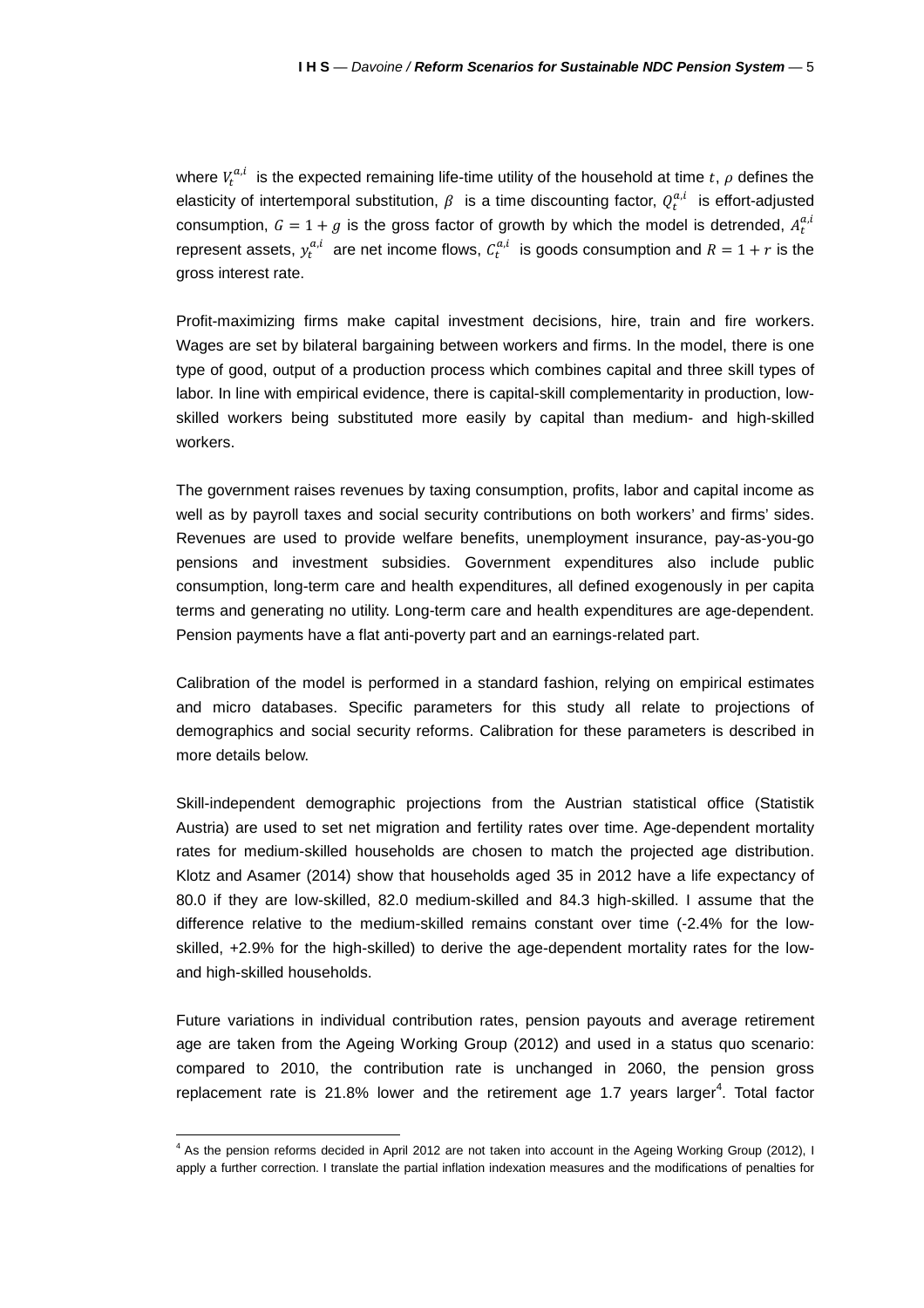productivity growth as well as per capita health and long-term care expenditures projections are taken from the same source<sup>5</sup>.

early retirement (mostly used by low-skill households) into an additional skill-dependent and gradual reduction of the gross replacement rate comprised between 1.8% and 4.8%.

<sup>&</sup>lt;sup>5</sup> The Ageing Working Group (2012) assumes that yearly TFP growth is 1.4% and that health- and long-term care expenditures increase from 9 % of GDP in 2010 to 11.8% if GDP in 2060, in their reference scenario.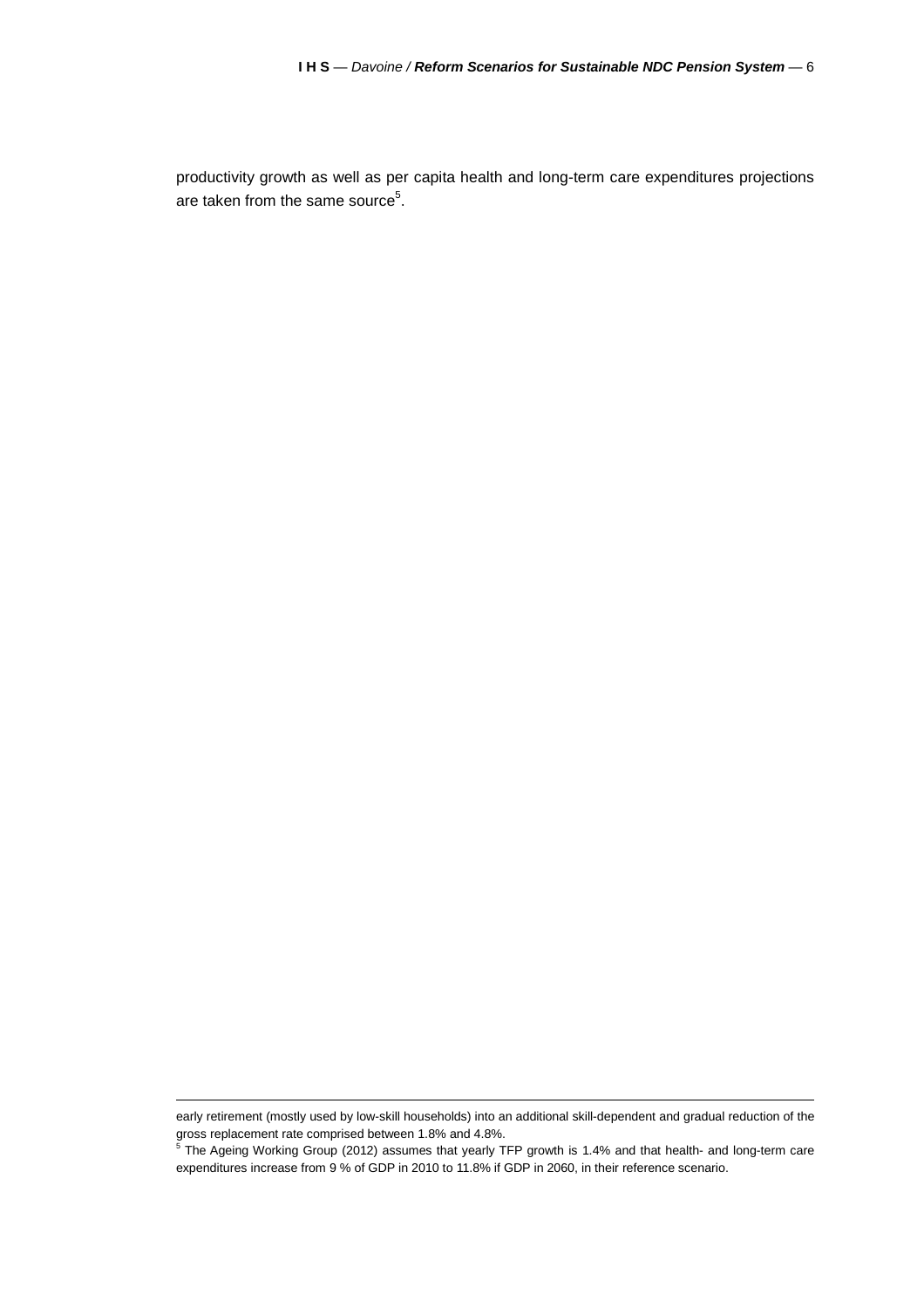### **3. Quantitative results**

The first part of the experiments focuses on pure NDC pension systems, which allows quantifying the cost of redistribution which takes place via pensions. The second part focuses on policy design, with mixed pension and tax reforms.

As the calibration of the model is made with projections from the Ageing Working Group (2012) and they report values between 2010 and 2060, simulations are performed for the same time horizon.

#### **3.1. Effects of pure NDC pension systems**

Table 1 displays the main results of this subsection. It shows what reform would be necessary to implement a pure NDC system and thus remove redistribution from the Austrian pension system, either through a change in social contribution rates, a change in pension benefits or a change in the retirement age. In all cases, population is constant, to focus on redistribution effects. Any public finance saving of a reform is provided back to households in the form of lower labor income taxes (holding public debt per capita constant): because the current pension system is subsidized by the government budget and because a move to a NDC system would make the system financially sustainable, it would no longer be necessary to subsidize the pension system with the government budget; what the government budget would gain is to be transferred to the households in the form of lower labor income taxes, so that the public debt per capita remains unchanged.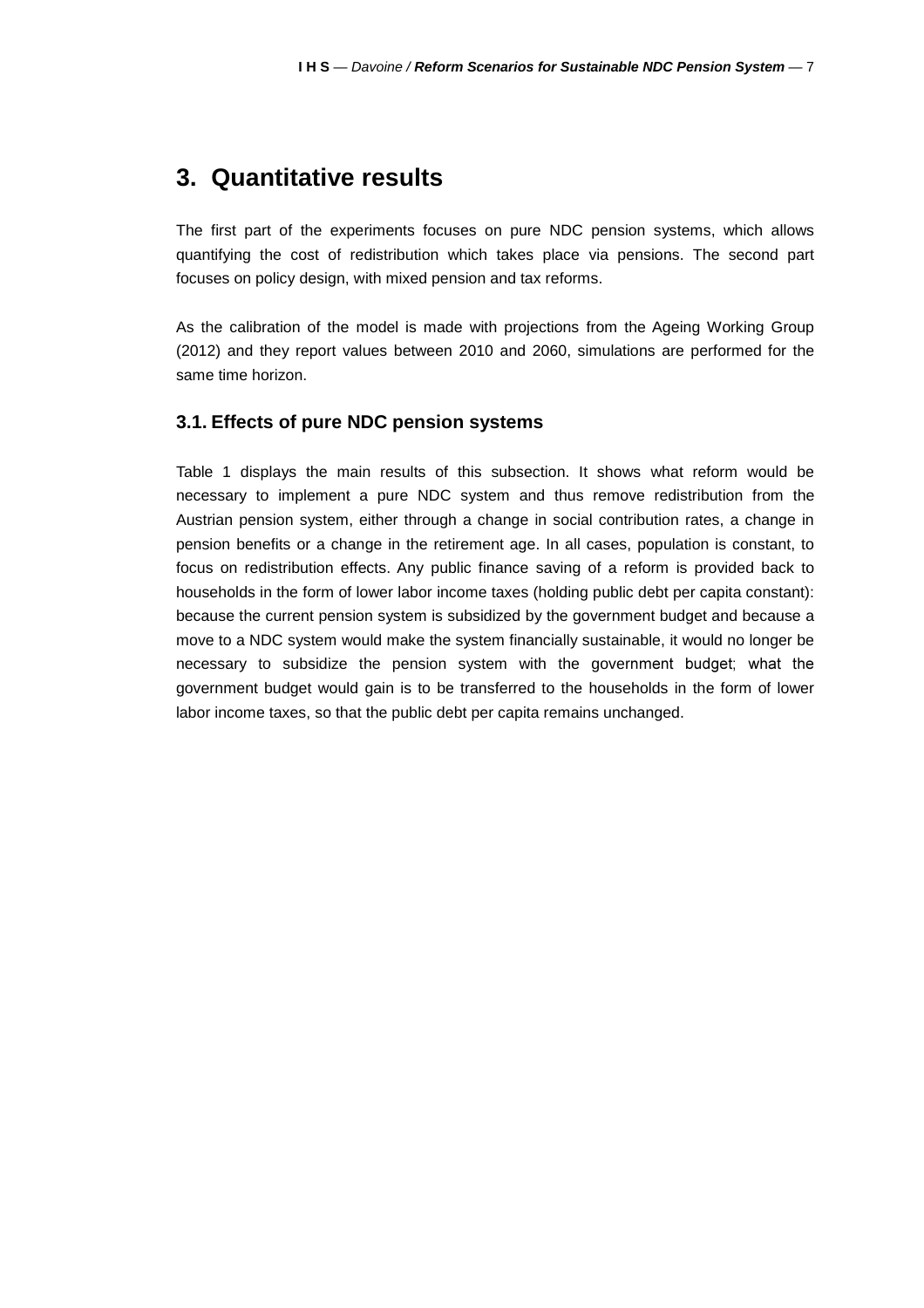|                                               | <b>ISS</b>     | <b>Higher</b><br><b>SSC</b> | <b>Pension</b><br><b>Cuts</b> | Ret<br>Age |
|-----------------------------------------------|----------------|-----------------------------|-------------------------------|------------|
|                                               | 2010           | 2010                        | 2010                          | 2010       |
|                                               |                |                             |                               |            |
| Demographics                                  |                |                             |                               |            |
| Population $(15+)$                            | 100.0          | 100.0                       | 100.0                         | 100.0      |
| Dependency Ratio                              | 26.3           | 26.3                        | 26.3                          | 26.3       |
| Labor Market                                  |                |                             |                               |            |
| Effective retirement age                      | 59.4           | 59.4                        | 59.4                          | 62.8       |
| - low skill                                   | 57.8           | 57.8                        | 57.8                          | 66.0       |
| - med skill                                   | 59.1           | 59.1                        | 59.1                          | 63.1       |
| - high skill                                  | 61.8           | 61.8                        | 61.8                          | 59.3       |
| Unemployment rate                             | 5.5            | 5.8                         | 5.1                           | 5.1        |
| Participation rate                            | 55.4           | 55.3                        | 55.7                          | 60.3       |
| Work hours (yearly hours / worker)            | 1,623          | 1,621                       | 1,628                         | 1,624      |
| Effective employment (yearly h. / capita)     | 850            | 844                         | 861                           | 929        |
| Gross wages (%)                               |                | 0.5                         | $-0.4$                        | $-1.9$     |
| Macroeconomics                                |                |                             |                               |            |
| GDP/capita (%)                                |                | $-0.4$                      | 1.4                           | 7.7        |
| Consumption/capita (%)                        |                | $-0.8$                      | 2.6                           | 14.0       |
| - low skill (%)                               |                | $-7.4$                      | $-1.8$                        | 32.3       |
| - med skill (%)                               |                | $-1.3$                      | 1.9                           | 7.6        |
| - high skill (%)                              |                | 3.5                         | 6.2                           | 22.8       |
| Assets/ capita (%)                            | $\blacksquare$ | $-1.1$                      | 5.3                           | 16.5       |
| <b>Public Finance</b>                         |                |                             |                               |            |
| Average pension payment (%)                   |                | $-2.4$                      | $-18.8$                       | 7.1        |
| - low skill (%)                               |                | $-5.4$                      | $-43.0$                       | 8.9        |
| - med skill (%)                               |                | $-2.3$                      | $-22.3$                       | 3.0        |
| - high skill (%)                              |                | $-1.0$                      | 3.6                           | 8.4        |
| Average Worker SSC rate                       | 15.9           | 19.5                        | 15.9                          | 15.9       |
| - low skill                                   | 15.9           | 23.3                        | 15.9                          | 15.9       |
| - med skill                                   | 16.1           | 19.5                        | 16.1                          | 16.1       |
| - high skill                                  | 15.0           | 14.8                        | 15.0                          | 15.0       |
| Average lifetime pension (Ben.-Contrib.)/Ben. |                |                             |                               |            |
| - Iow skill                                   | 43.6           | 0.0                         | 0.0                           | 0.0        |
| - med skill                                   | 22.6           | 0.0                         | 0.0                           | $-0.1$     |
| - high skill                                  | $-5.8$         | 0.0                         | 0.0                           | 0.0        |
| Average Labor Income Tax rate                 | 15.6           | 10.9                        | 9.9                           | 6.2        |
| - low skill                                   | 9.6            | 4.9                         | 3.9                           | 0.2        |
| - med skill                                   | 15.7           | 11.0                        | 10.0                          | 6.3        |
| - high skill                                  | 22.4           | 17.7                        | 16.7                          | 13.0       |

#### **Table 1: Reforms for a NDC pension system, no population aging**

Legend: ISS = Initial Steady State, describing the current Austrian economy; SSC = Social Security Contributions; Ret Age = Retirement age variations; (%) = percentage change compared to ISS value.

**Experiment:** change in social security contributions, pension benefits or retirement age so that Average lifetime pension (Ben-Contrib)/Ben = 0 by skill class, that is: average lifetime pension benefits equals average lifetime contributions to finance pensions.

**Source:** simulations with IHS TaxLab Model

To remove redistribution via pensions, the system is reformed until the average lifetime contributions for the pension system equals the average lifetime benefits received, within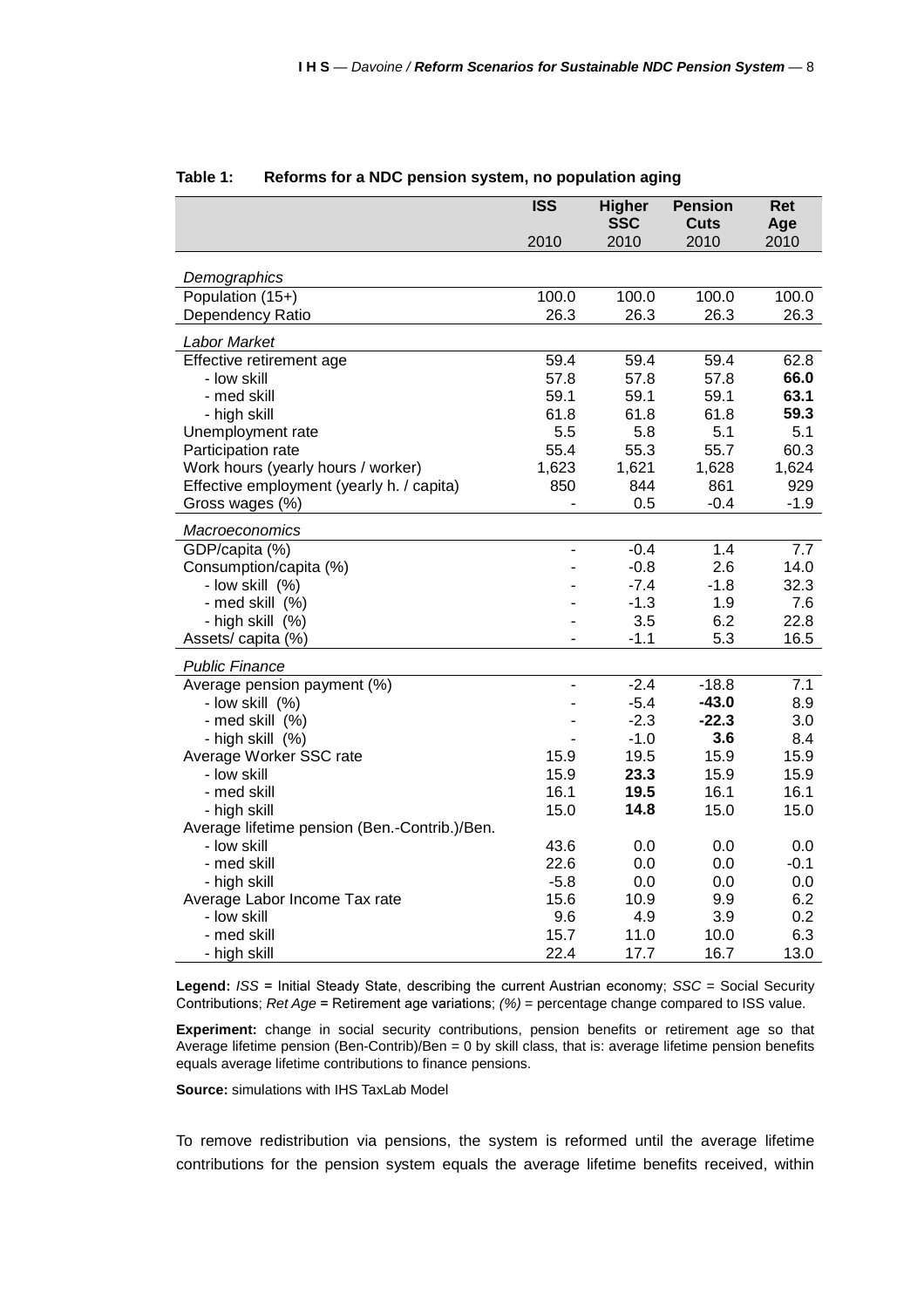each skill class<sup>6</sup>. When this is achieved, the pension system is equivalent to a NDC system. The first column of the table shows key characteristics of the current Austrian pension system, for comparison purposes.

The second column shows the changes in social security contributions needed to implement a NDC system. The average rate needs to be increased from 15.9% to 23.3% for low-skilled households in order to equalize their average lifetime contributions with benefits. An increase to 19.5% for medium-skilled households is sufficient. The rate should decline from 15.0% to 14.8% for the high-skilled. This shows that high-skilled households contribute in average more to the pension system than they benefit from it, over their lifetime. Low-skilled households on the other hand benefit more from the pension system than they contribute. This illustrates the redistribution which takes place through the pension system from high- to low- and medium-skilled households.

Because deficits of the pension system would be eliminated, labor income taxes could be decreased. The associated decrease (4.7 percentage point) then reduces the negative impact of the reform on the net wage for the low- and medium-skilled households, but not enough to compensate the loss due to the increase in the social security contribution rate. In average thus, the new wage declines, reducing incentives to provide labor supply (each worker provides in average 2 hours less of labor).

The third column shows the pension benefit reforms needed to remove redistribution from the pension system: one can equalize average lifetime contributions with benefits by decreasing pension benefits 43% for the low-skilled and 22% for the medium-skilled, while increasing benefits almost 4% for the high-skilled.

In the fourth column, an alternative reform is considered. Increasing the retirement age from 58 to 66 years for the low-skilled would also equalize their average lifetime contributions and benefits<sup>7</sup>. For medium-skilled households, an increase from 59 to 63 years would be sufficient, while a decrease of 2.5 years for high-skilled households would be needed.

In all three reforms considered, efforts fall mostly on the low-skilled households, followed by the medium-skilled households: their pension benefits decline most, social security contributions rate increase most and retirement age increase most. There are two reasons for such outcomes. First, the effective retirement age of the low-skilled is smaller: they retire in average 4 years earlier<sup>8</sup> than the high-skilled in 2010, and thus stop their financial

 $6$  In table 1, when Average lifetime pension (Ben.-Contrib.)/Ben = 0.

<sup>&</sup>lt;sup>7</sup> In line with Börsch-Supan (2013), I also assume that workplace conditions and health improvements allow workers around retirement age (55 to 69 years old) to become gradually as fit (smaller disability risk) for work as prime-age workers (40 to 55 years old).

 $8$  The model also takes differences in education duration into account. While low-skilled workers leave the education system sooner and thus enter the labor market sooner, the unemployment rate in this segment of the population is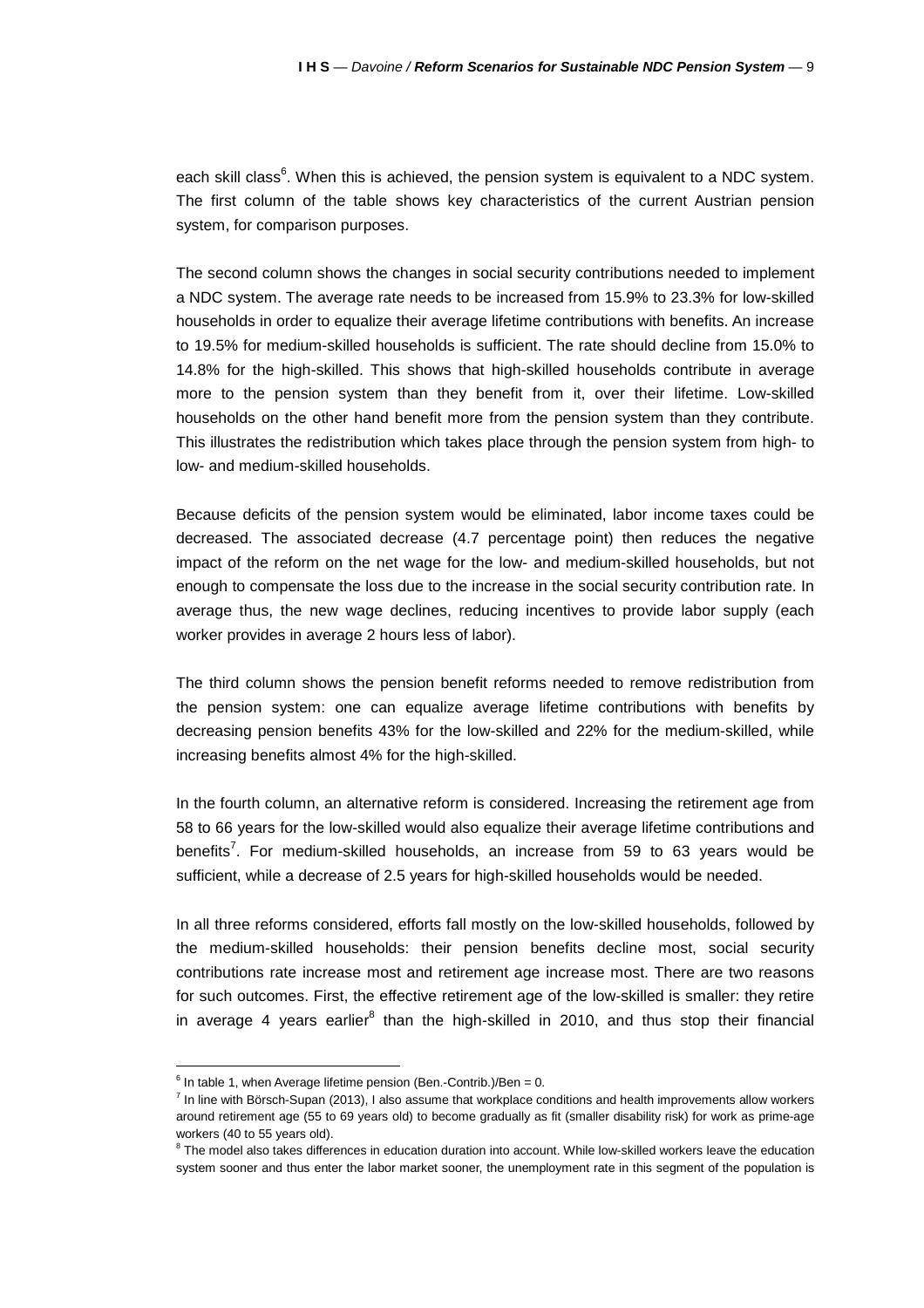contribution to the social security system sooner. Second, at 91%, the pension replacement rate is higher for the low-skilled, compared to 69% for the high-skilled. After retirement, lowskilled households perceive larger benefits, relative to the wage they were earning.

The table also provides labor market and macroeconomic impacts of the reforms. When the retirement age is changed, there is a mechanical impact of the reform<sup>9</sup> on the labor supply (which increases from an average 850 yearly hours per capita to 929). Production then increases, leading to a GDP per capita increase of nearly 8%. In contrast, with the disincentive effects of the social contribution variations (which increases in average 3.5 percentage points) on labor supply (see above), production drops and GDP per capita follows (-0.4%). The pension variations reform is an intermediate case, with a minor increase of GDP per capita (+1.4%).

Except for the retirement age reform, average consumption per capita for the low-skilled households drops more than for other households, because pension benefits cuts, respectively increases in social security contributions, are larger for the low-skilled, reducing their net lifetime income. By contrast, consumption per capita increases most for the lowskilled households when the retirement age is reformed. The larger increase in retirement age for these households leads to a larger increase in lifetime labor supply, net income and thus consumption opportunities. These outcomes will be important for practical policy reform options, investigated in the next section.

Table 2 provides the same analysis but with an aging population, showing outcomes 50 years later. For comparison, the table also provides the effect of population aging and scheduled pension reforms alone (second column), where the increase in social security expenditures (pensions, health- and long-term care) is financed with higher labor income taxes.

large and the wages relatively lower. The social security contribution of young and low-skilled workers is thus low compared to contributions from other categories of workers.

<sup>&</sup>lt;sup>9</sup> There is also an indirect incentive effect: the resulting decrease in labor income taxes stimulates participation, job search and work hours.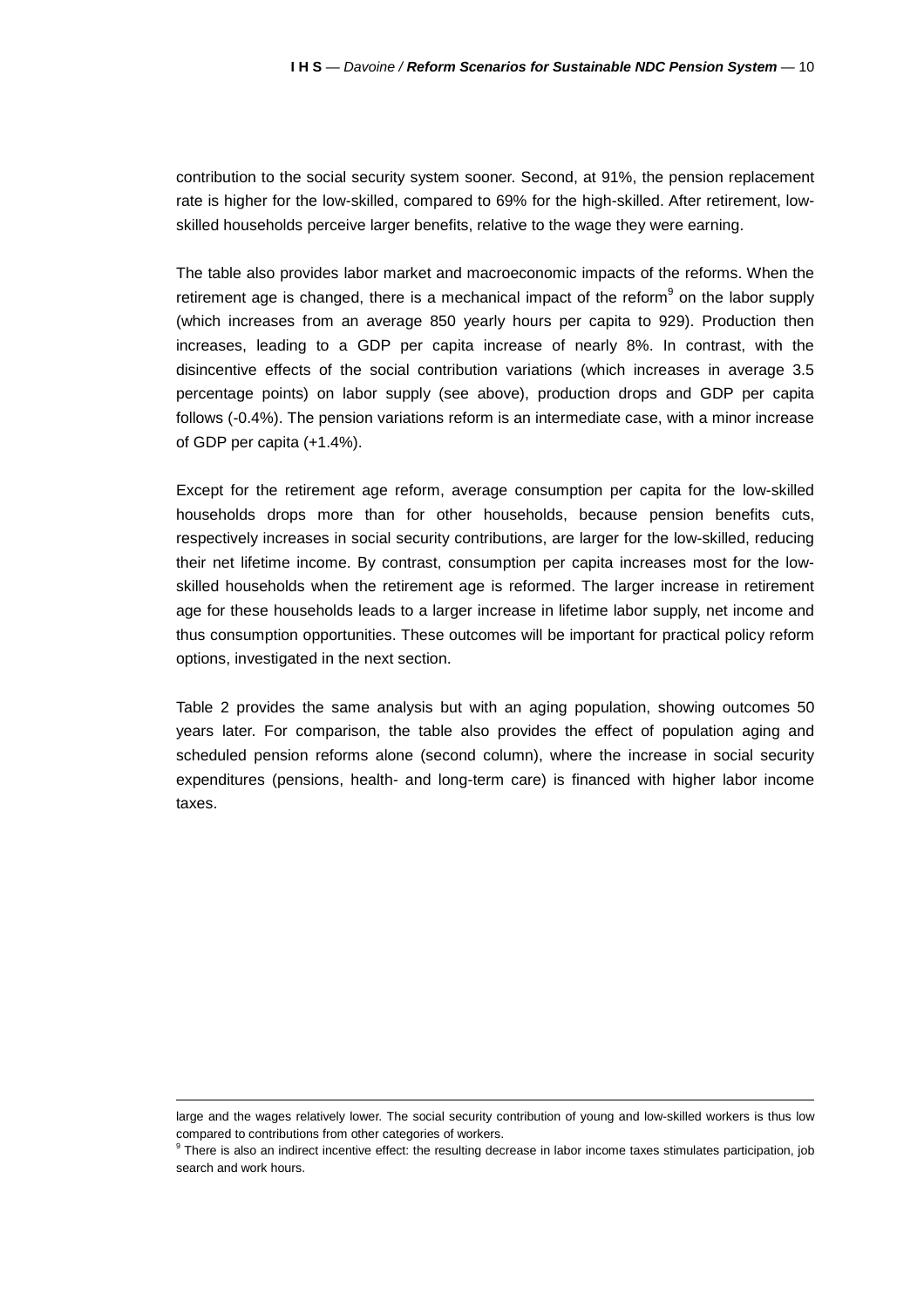|                                               | <b>ISS</b>                   | <b>Aging</b>         |                    | <b>Higher Pension</b> | <b>Ret</b>  |
|-----------------------------------------------|------------------------------|----------------------|--------------------|-----------------------|-------------|
|                                               | 2010                         | <b>Alone</b><br>2060 | <b>SSC</b><br>2060 | Cuts<br>2060          | Age<br>2060 |
|                                               |                              |                      |                    |                       |             |
| Demographics                                  |                              |                      |                    |                       |             |
| Population (15+)                              | 100.0                        | 114.5                | 114.5              | 114.5                 | 114.5       |
| Dependency Ratio                              | 26.3                         | 48.1                 | 48.1               | 48.1                  | 48.1        |
| Labor Market                                  |                              |                      |                    |                       |             |
| Effective retirement age                      | 59.4                         | 61.1                 | 61.1               | 61.1                  | 66.6        |
| - Iow skill                                   | 57.8                         | 59.5                 | 59.5               | 59.5                  | 68.6        |
| - med skill                                   | 59.1                         | 60.8                 | 60.8               | 60.8                  | 66.9        |
| - high skill                                  | 61.8                         | 63.5                 | 63.5               | 63.5                  | 64.0        |
| Unemployment rate                             | 5.5                          | 6.6                  | 7.3                | 5.8                   | 4.1         |
| Participation rate                            | 55.4                         | 48.1                 | 47.8               | 48.6                  | 57.4        |
| Work hours (yearly hours / worker)            | 1,623                        | 1,602                | 1,597              | 1,613                 | 1,634       |
| Effective employment (yearly h. / capita)     | 850                          | 720                  | 707                | 738                   | 896         |
| Gross wages (%)                               |                              | 3.5                  | 4.5                | 2.2                   | $-1.4$      |
| Macroeconomics                                |                              |                      |                    |                       |             |
| GDP/capita (%)                                | $\overline{\phantom{a}}$     | $-13.4$              | $-14.5$            | $-11.5$               | 12.2        |
| Consumption/capita (%)                        | ÷,                           | $-16.9$              | $-18.4$            | $-15.6$               | 76.7        |
| - low skill (%)                               |                              | $-16.5$              | $-22.3$            | $-18.1$               | 325.3       |
| - med skill (%)                               | -                            | $-16.8$              | $-18.5$            | $-16.0$               | 61.2        |
| - high skill (%)                              | ÷,                           | $-17.5$              | $-16.5$            | $-13.6$               | 8.7         |
| Assets/ capita (%)                            |                              | 16.3                 | 13.9               | 21.9                  | $77.7$      |
| <b>Public Finance</b>                         |                              |                      |                    |                       |             |
| Average pension payment (%)                   | $\qquad \qquad \blacksquare$ | $-25.2$              | $-27.0$            | $-51.5$               | $-20.5$     |
| - low skill (%)                               | -                            | $-27.4$              | $-29.6$            | $-66.4$               | $-22.9$     |
| - med skill (%)                               | $\overline{\phantom{0}}$     | $-25.1$              | $-26.4$            | $-52.7$               | $-22.6$     |
| - high skill (%)                              | $\overline{\phantom{m}}$     | $-23.7$              | $-24.9$            | $-40.6$               | $-23.1$     |
| Average Worker SSC rate                       | 15.9                         | 15.9                 | 23.2               | 15.9                  | 15.9        |
| - Iow skill                                   | 15.9                         | 15.9                 | 27.2               | 15.9                  | 15.9        |
| - med skill                                   | 16.1                         | 16.1                 | 23.1               | 16.1                  | 16.1        |
| - high skill                                  | 15.0                         | 15.0                 | 18.6               | 15.0                  | 15.0        |
| Average lifetime pension (Ben.-Contrib.)/Ben. |                              |                      |                    |                       |             |
| - Iow skill                                   | 43.6                         | 53.1                 | 0.0                | 0.0                   | 1.9         |
| - med skill                                   | 22.6                         | 36.7                 | 0.0                | 0.0                   | 1.6         |
| - high skill                                  | $-5.8$                       | 22.1                 | 0.0                | 0.0                   | $-3.7$      |
| Average Labor Income Tax rate                 | 15.6                         | 26.8                 | 18.5               | 16.9                  | $-10.1$     |
| - low skill                                   | 9.6                          | 20.8                 | 12.5               | 11.0                  | $-16.1$     |
| - med skill                                   | 15.7                         | 26.9                 | 18.6               | 17.1                  | $-10.0$     |
| - high skill                                  | 22.4                         | 33.6                 | 25.3               | 23.7                  | $-3.3$      |

#### **Table 2: Reforms for a NDC pension system, with population aging**

**Legend:** GDP/capita, consumption/capita and pension payment figures in 2060 are provided relative to the growth trend. See also table 1.

**Source:** simulations with IHS TaxLab Model

Qualitatively, outcomes are the same as in the case with no population aging, in table 1. As expected, the magnitude of the reform efforts, now needed to remove pension redistribution and finance the increase in social security expenditures at the same time, is greater. For instance, the increase in retirement age for the low-skilled households would be 10.8 years.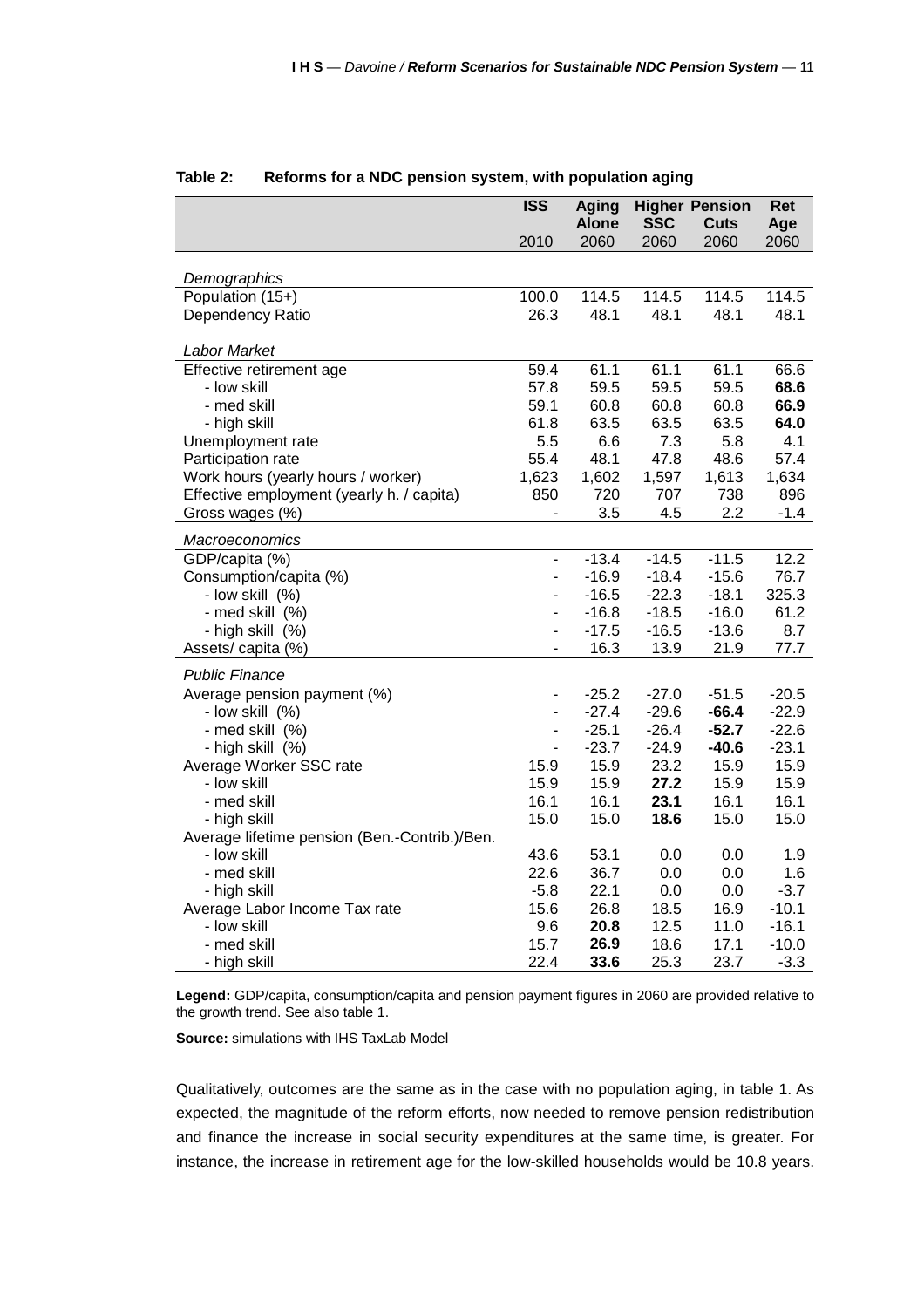Because of the large impact on the labor supply (an increase of 46 hours per capita compared to 2010, instead of a decline of more than 100 hours for other scenarios), household lifetime income increases significantly. Absolute savings then mechanically increase, resulting in a 77% rise of per capita assets. Increase in capital income re-inforce the increase in household income due to labor supply expansion. Larger lifetime income then allows for higher lifetime consumption. The effect is particularly strong for low-skilled households, the retirement age increase being large for them.

Summing up, there are three main results. First, the macroeconomic gain of implementing a NDC system depends on the actual pension design. GDP is lowest with a non-redistributing system balanced by social security contributions and highest when it is balanced by retirement age. Second, implementing a NDC system and thus removing redistribution from the Austrian pension system would require large adjustments, in particular for the low-skilled households, because the net pension replacement rate is higher for these households. Third, gains are larger for low-skilled households than other households with one reform which implements a NDC system, namely retirement age variations, and lower with the other two reforms.

#### **3.2. Reform options for NDC pension systems**

The previous section focused on redistribution within pension systems and considered theoretical reforms to implement NDC systems. This section builds on these theoretical results and investigates realistic reforms suitable for the policy debate.

One benefit of NDC pension systems is that they are by design financially sustainable with an aging population. However, two outcomes make the implementation of a NDC system less attractive. First, the necessary reforms to have a NDC system require most efforts from low-skilled households For instance, the effective retirement age for low-skilled households should increase from 58 today to 69 years in 2060 when population is aging. Second, some reforms implementing a NDC system lead to (consumption) losses for low-skilled households.

This section considers realistic reforms which could ease or eliminate these two drawbacks. For the first drawback, I consider a reform so that the pension system in Austria starts from a position comparable to the system in Germany. For the second drawback, I consider a reform which not only eliminates redistribution from the pension system, as was done in the previous section, but also shift redistribution (partially) to the tax system. I start with details and outcomes for reforms dealing with the first drawback, and continue with the second drawback.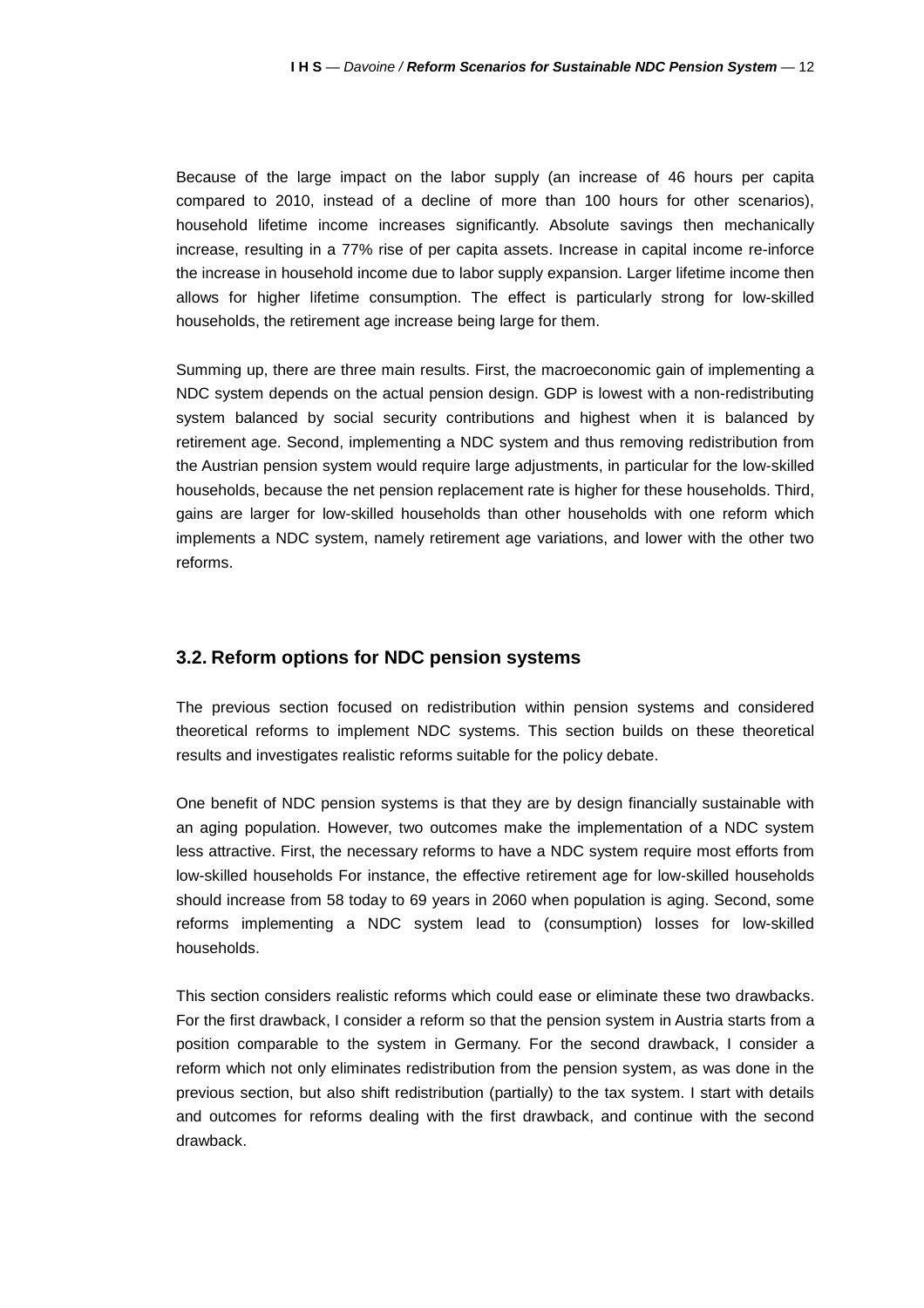#### **3.2.1. Reform efforts**

One reason why reform efforts for low-skilled households are larger is that Austria offers a higher pension replacement rate for low-skilled than high-skilled households. Because of a higher replacement rate, the pension benefits compared to the wage and thus the social security contributions are large for low-skilled households. It follows that the average lifetime contributions are smaller than the average lifetime benefits. Because the difference is large, stronger reform efforts are needed for low-skilled households.

In international comparison, the gap is large in Austria (see figure 1): the net replacement rate for low-income households (earning half the average) is larger than 90% and the one for high-income households (earning twice the average) is 65%. As Austria and Germany have similar labor market equilibriums and public policies as well as close cultural ties, implementing some features of German public policy in Austria is a realistic scenario. We thus consider an adjustment of the Austrian pension system so that it has the same replacement rates as in Germany. Because differentials in reform efforts across skill classes is large for retirement age variations, I focus on retirement age reforms and ignore social security contributions and pension cut reforms.

Table 3 presents the outcome of the implementation of such a reform in 2010, followed by a removal of pension redistribution under population aging (columns 2, 4 and 6). For convenience, I include comparable outcomes with the actual Austrian replacement rates from table 2 (columns 1, 3 and 5).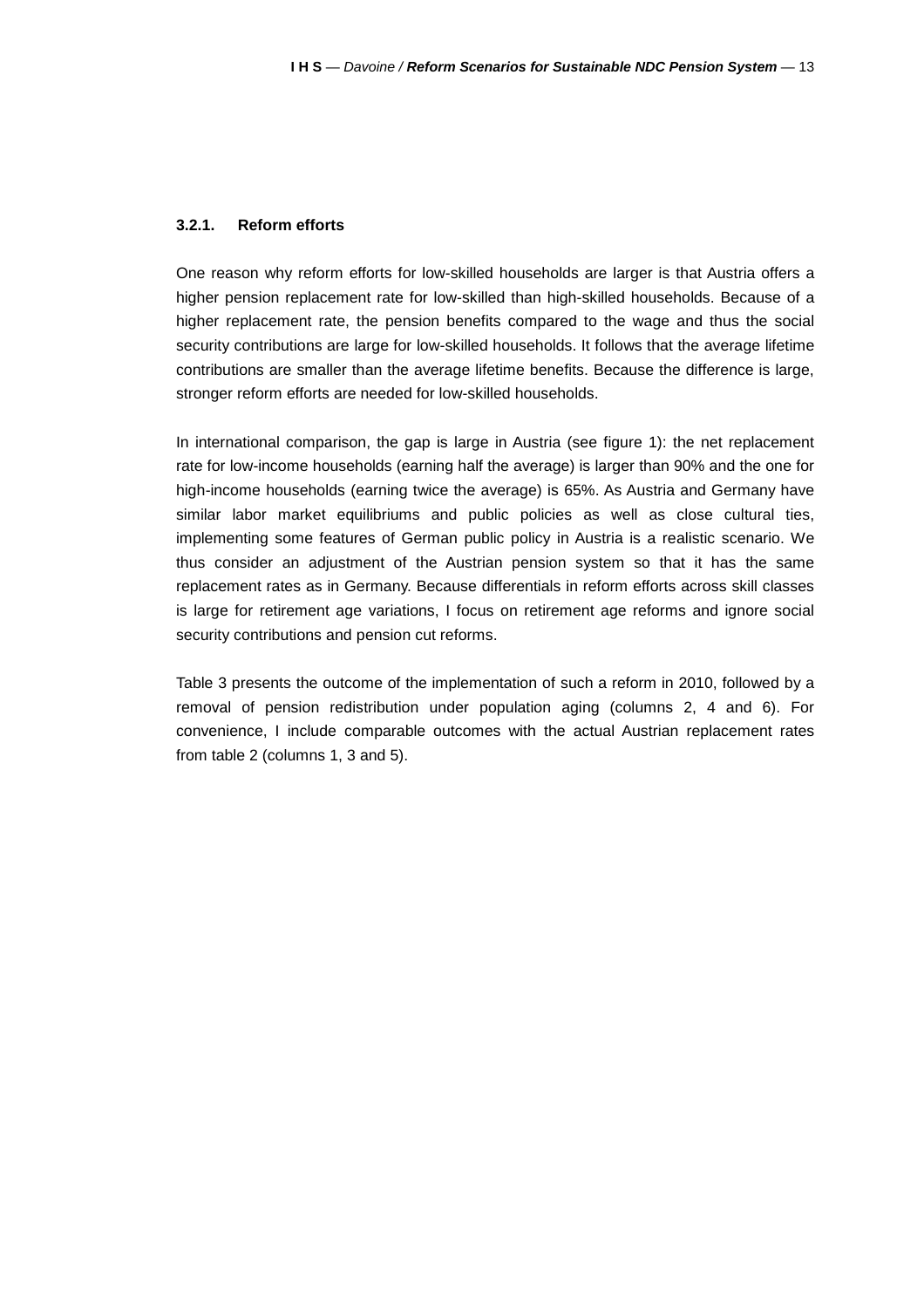|                                               | ISS                          | <b>DE</b>   | <b>Aging</b> | <b>DE</b>                       | <b>Ret</b>   | <b>DE</b>              |
|-----------------------------------------------|------------------------------|-------------|--------------|---------------------------------|--------------|------------------------|
|                                               |                              | <b>NRR</b>  |              | <b>NRR&amp;</b><br><b>Aging</b> | Age          | NRR&<br><b>Ret Age</b> |
|                                               | 2010                         | 2010        | 2060         | 2060                            | 2060         | 2060                   |
|                                               |                              |             |              |                                 |              |                        |
| Demographics                                  |                              |             |              |                                 |              |                        |
| Population (15+)                              | 100.0                        | 100.0       | 114.5        | 114.5                           | 114.5        | 114.5                  |
| Dependency Ratio                              | 26.3                         | 26.3        | 48.1         | 48.1                            | 48.1         | 48.1                   |
|                                               |                              |             |              |                                 |              |                        |
| Labor Market                                  |                              |             |              |                                 |              |                        |
| Effective retirement age                      | 59.4                         | 59.4        | 61.1         | 61.1                            | 66.6<br>68.6 | 63.1<br>64.2           |
| - low skill                                   | 57.8                         | 57.8        | 59.5         | 59.5                            |              |                        |
| - med skill                                   | 59.1                         | 59.1        | 60.8         | 60.8                            | 66.9         | 63.2<br>61.8           |
| - high skill                                  | 61.8<br>5.5                  | 61.8<br>5.8 | 63.5<br>6.6  | 63.5<br>5.6                     | 64.0<br>4.1  | 5.3                    |
| Unemployment rate<br>Participation rate       | 55.4                         | 55.1        | 48.1         | 48.7                            | 57.4         | 51.4                   |
| Work hours (/worker)                          | 1,623                        | 1,617       | 1,602        | 1,614                           | 1,634        | 1,614                  |
| Effective employment (hrs./capita)            | 850                          | 839         | 720          | 741                             | 896          | 786                    |
| Gross wages (%)                               | $\qquad \qquad \blacksquare$ | 0.4         | 3.5          | 2.4                             | $-1.4$       | 1.0                    |
|                                               |                              |             |              |                                 |              |                        |
| Macroeconomics                                |                              |             |              |                                 |              |                        |
| GDP/capita (%)                                | $\frac{1}{2}$                | $-0.9$      | $-13.4$      | $-9.5$                          | 12.2         | $-5.0$                 |
| Consumption/capita (%)                        | L.                           | 1.8         | $-16.9$      | $-12.9$                         | 76.7         | $-5.3$                 |
| - low skill (%)                               | ÷,                           | 5.0         | $-16.5$      | $-15.5$                         | 325.3        | 3.6                    |
| - med skill (%)                               |                              | 1.6         | $-16.8$      | $-12.6$                         | 61.2         | $-6.9$                 |
| - high skill (%)                              |                              | 0.8         | $-17.5$      | $-13.4$                         | 8.7          | $-6.3$                 |
| Assets/capita (%)                             | ÷,                           | 10.5        | 16.3         | 14.3                            | 77.7         | 17.0                   |
| <b>Public Finance</b>                         |                              |             |              |                                 |              |                        |
| Average pension payment (%)                   | $\blacksquare$               | $-36.4$     | $-25.2$      | $-13.3$                         | $-20.5$      | $-9.8$                 |
| - low skill (%)                               | $\overline{\phantom{0}}$     | $-40.3$     | $-27.4$      | $-18.8$                         | $-22.9$      | $-17.4$                |
| - med skill (%)                               | ÷                            | $-36.3$     | $-25.1$      | $-13.8$                         | $-22.6$      | $-13.6$                |
| - high skill (%)                              |                              | $-34.5$     | $-23.7$      | $-11.7$                         | $-23.1$      | $-13.1$                |
| Average Worker SSC rate                       | 15.9                         | 15.9        | 15.9         | 15.9                            | 15.9         | 15.9                   |
| - Iow skill                                   | 15.9                         | 15.9        | 15.9         | 15.9                            | 15.9         | 15.9                   |
| - med skill                                   | 16.1                         | 16.1        | 16.1         | 16.1                            | 16.1         | 16.1                   |
| - high skill                                  | 15.0                         | 15.0        | 15.0         | 15.0                            | 15.0         | 15.0                   |
| Average lifetime pension (Ben.-Contrib.)/Ben. |                              |             |              |                                 |              |                        |
| - low skill                                   | 43.6                         | 7.8         | 53.1         | 25.4                            | 1.9          | 1.9                    |
| - med skill                                   | 22.6                         | $-17.7$     | 36.7         | 11.7                            | 1.6          | 1.7                    |
| - high skill                                  | $-5.8$                       | $-51.6$     | 22.1         | 1.6                             | $-3.7$       | $-3.7$                 |
| Average Labor Income Tax rate                 | 15.6                         | 15.6        | 26.8         | 17.8                            | $-10.1$      | 12.5                   |
| - low skill                                   | 9.6                          | 9.6         | 20.8         | 11.8                            | $-16.1$      | 6.5                    |
| - med skill                                   | 15.7                         | 15.7        | 26.9         | 17.9                            | $-10.0$      | 12.6                   |
| - high skill                                  | 22.4                         | 22.4        | 33.6         | 24.5                            | $-3.3$       | 19.2                   |

#### **Table 3: Replacement rates as in Germany and reforms needed for a NDC system**

**Legend:** DE NRR = Counterfactual pension system in Austria with Germany Net pension Replacement Rates; GDP/capita, consumption/capita and pension payment figures in 2060 are provided relative to the growth trend. (%) variations for the DE NRR & Aging and the DE NRR & Ret Age scenarios are provided relative to the DE NRR scenario. See also table 1.

**Source:** simulations with IHS TaxLab Model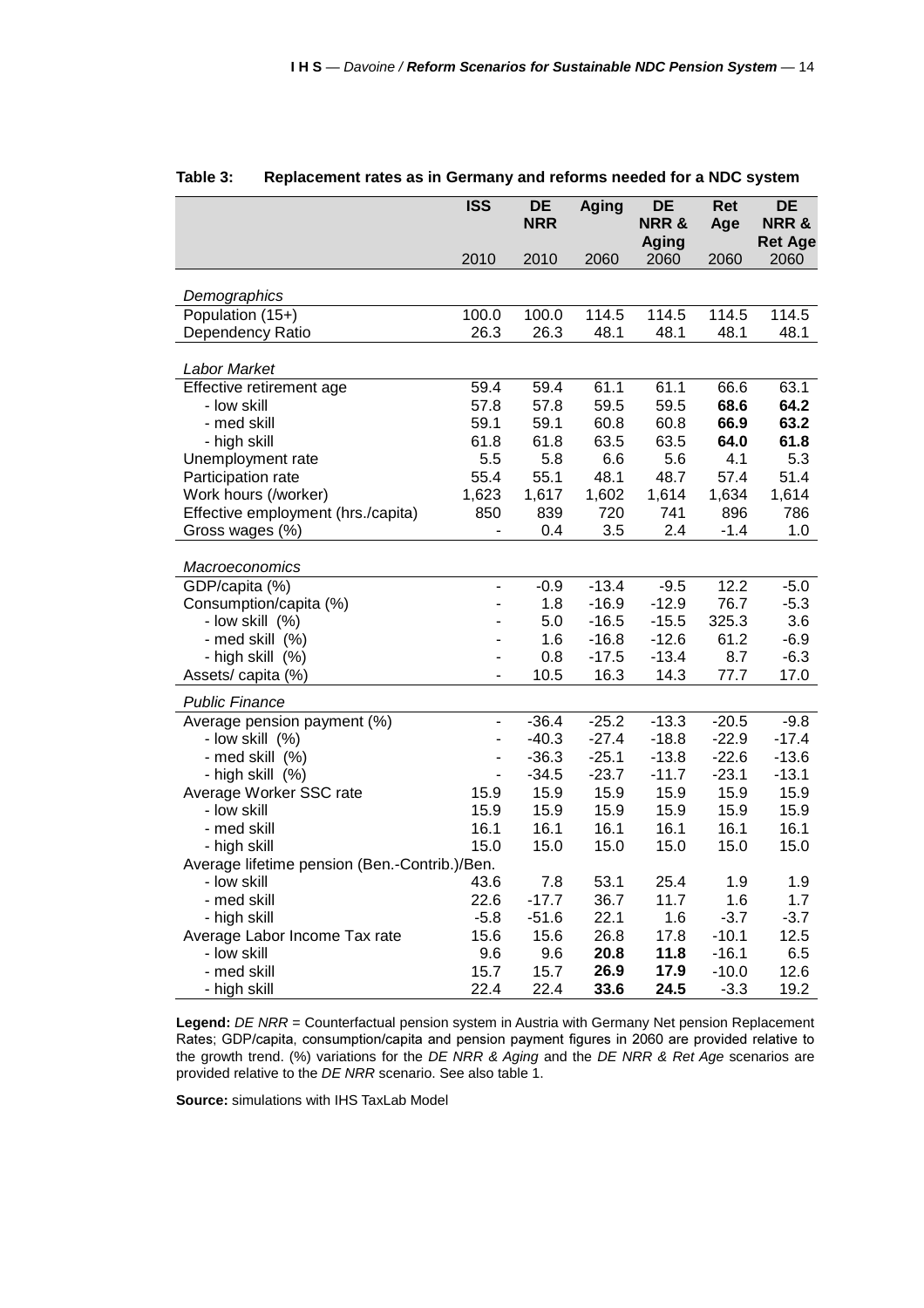The second column (labelled DE NRR) displays the economic equilibrium if Austria had the same pension net replacement rate as Germany today, to be compared with the current equilibrium in the first column (labelled ISS). Because the pension replacement rate is lower<sup>10</sup> and the average pensions are 36% smaller, the incentives to provide labor decline: pensions in Austria are strongly tied to past wage revenues; if pensions decline, the overall return to the provision of labor (wage before retirement; pensions after retirement) decreases, a disincentive to provide labor. However, households react by increasing own savings to finance consumption after retirement, leading to an average 10% increase in assets per capita and nearly 2% increase in consumption per capita.

The fourth column (labelled DE NRR & Aging) adds population aging and scheduled pension reforms<sup>11</sup>. Outcomes are to be compared to the Aging scenario with the current replacement rates, in the third column (labelled Aging). Since the net replacement rate is lower in the fourth column, aggregate pension expenditures increase less with aging, reducing the need to increase labor income taxes (18% instead of 27%, in average). The financing impact of aging is thus less detrimental to labor supply incentives in the fourth column, leading to better GDP outcomes (-0.9% -9.5% instead of -13.4%).

The sixth column (labelled DE NRR & Ret Age) adds retirement age reforms so that redistribution is removed from the pension system over the long-run and a NDC system is implemented. This is the case when the average lifetime contributions for the pension system equals the average lifetime benefits received, within each skill class. Outcomes are to be compared to the Aging and retirement age reform scenario with the current replacement rates, in the fifth column (labelled Ret Age). The scenario in the sixth column is the same as the scenario in the fifth column except we assume that the Austrian pension system starts with the same replacement rate as in Germany and that pension benefits are reduced at the same (lower) speed as scheduled for Germany.

As before, the interplay of NDC systems and labor supply incentives define the macroeconomic impacts of the reforms. The needed increase in retirement age for the lowskilled households to get a NDC balance in the sixth column is smaller than in the fifth column (64.2 years instead of 68.6) because replacement rates are lower in the first case. As a result, aggregate labor supply decreases in the first case (from 839 to 786 yearly hours per capita instead of 850 to 896 hours), and so does GDP (-0.9% -5.0% instead of +12.2%).

From a policy reform perspective, experiments show that the implementation of a NDC pension system through variations in retirement age in Austria would be more attractive if it

<sup>&</sup>lt;sup>10</sup> The current Austrian values for the net replacement rates are 91%, 90% and 69% for the low-, middle- and highskilled classes in the calibrated model, in line with figure 1. With German values, the rates are 55%, 57% and 46% respectively

 $11$  For consistency, the scheduled pension benefit variations follow the Germany case (-13.3% drop of the replacement rate between 2010 and 2060) rather than the Austrian case (-21.8%), as done in other scenarios. Source: Ageing Working Group (2012).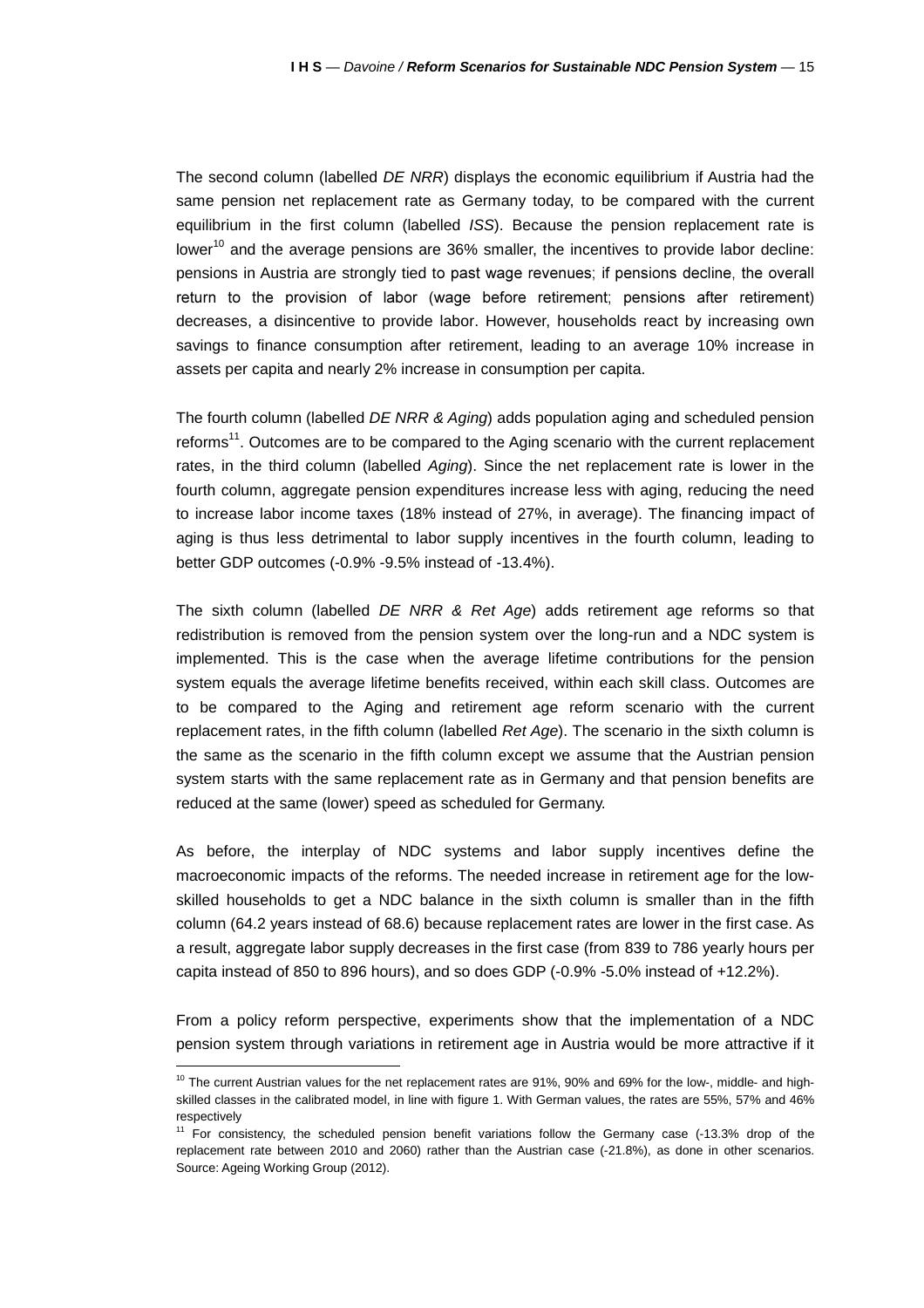was combined with an alignment to German pension replacement rates. In this case, the required increase in effective retirement rate for the low-skilled would be the realistic 64 years mark (instead of 69 years) in 2060, which is one year below the current statutory retirement age (65 years for males).

#### **3.2.2. Macroeconomic and distributional consequences**

For some reforms implementing NDC systems, low-skilled households gain (in absolute terms or relative to other households) while they lose with other reforms. I consider two reform examples with different consumption impacts for low-skilled households: pension benefit variations and retirement age variations (see table 1). These theoretical reforms implement NDC systems and eliminate redistribution from the pension system. To compensate low-skilled households, I consider twomore realistic reforms which do not eliminate redistribution, but (partially) shift it from the pension system to the tax system, and evaluate their macroeconomic impact. In the first reform, pension benefit variations are associated with lump-sum transfers to the low- and medium-skilled households and lump sum taxes on the high-skilled households so that average consumption per capita is equal across skill classes. In the second reform, retirement age variations are associated with a combination of labor income tax and lump sum tax reforms so that average per capita consumption is identical for all skill classes.

Table 4 provides the outcome of these redistribution-shifting reforms, with a constant population (columns 3 and 5). For convenience and comparison, I include the redistributioneliminating reform (columns 2 and 4), taken from tables 1.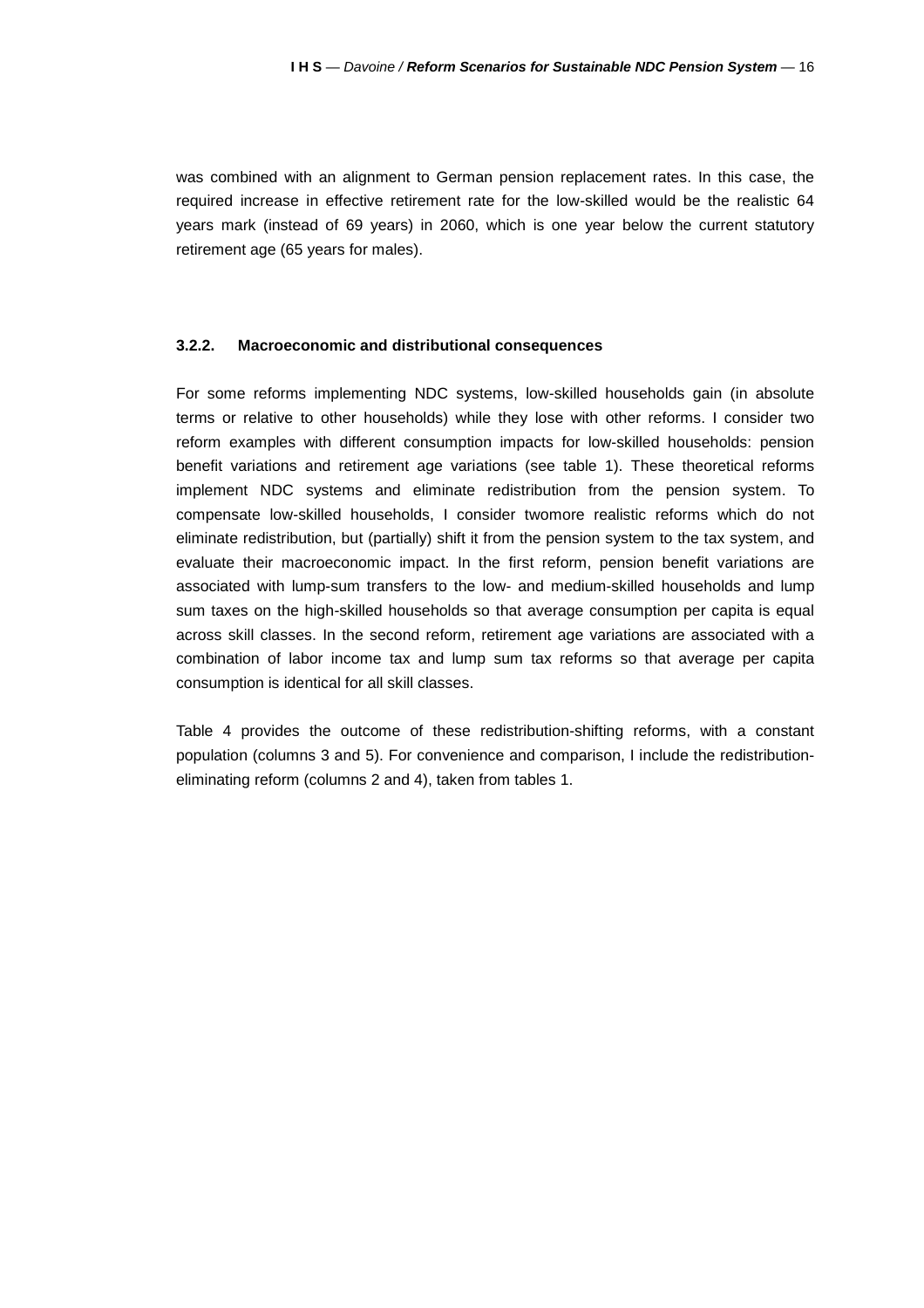| <b>Shift</b><br>2010<br>2010<br>2010<br>2010<br>2010<br>Demographics<br>Population (15+)<br>100.0<br>100.0<br>100.0<br>100.0<br>100.0<br>Dependency Ratio<br>26.3<br>26.3<br>26.3<br>26.3<br>26.3<br>Labor Market |
|-------------------------------------------------------------------------------------------------------------------------------------------------------------------------------------------------------------------|
|                                                                                                                                                                                                                   |
|                                                                                                                                                                                                                   |
|                                                                                                                                                                                                                   |
|                                                                                                                                                                                                                   |
|                                                                                                                                                                                                                   |
|                                                                                                                                                                                                                   |
| Effective retirement age<br>59.4<br>59.4<br>59.4<br>62.8<br>62.9                                                                                                                                                  |
| 66.0<br>66.0<br>- low skill<br>57.8<br>57.8<br>57.8                                                                                                                                                               |
| 63.1<br>63.4<br>- med skill<br>59.1<br>59.1<br>59.1                                                                                                                                                               |
| 61.8<br>61.8<br>61.8<br>59.3<br>58.6<br>- high skill                                                                                                                                                              |
| 5.5<br>5.1<br>Unemployment rate<br>5.1<br>5.5<br>4.6                                                                                                                                                              |
| 55.4<br>55.7<br>60.3<br>Participation rate<br>55.4<br>60.4                                                                                                                                                        |
| 1,623<br>1,628<br>1,623<br>1,624<br>1,627<br>Work hours (yearly hours / worker)                                                                                                                                   |
| Effective employment (yearly h. / capita)<br>850<br>861<br>929<br>938<br>850                                                                                                                                      |
| $-0.4$<br>$-3.0$<br>Gross wages (%)<br>0.0<br>$-1.9$                                                                                                                                                              |
| Macroeconomics                                                                                                                                                                                                    |
| GDP/capita (%)<br>1.4<br>0.2<br>7.7<br>8.0<br>÷,                                                                                                                                                                  |
| 2.6<br>1.9<br>Consumption/capita (%)<br>14.0<br>14.9                                                                                                                                                              |
| $-1.8$<br>32.3<br>14.9<br>- low skill (%)<br>1.9                                                                                                                                                                  |
| 1.9<br>1.9<br>7.6<br>14.9<br>- med skill (%)                                                                                                                                                                      |
| 6.2<br>1.9<br>22.8<br>14.9<br>- high skill (%)                                                                                                                                                                    |
| Assets/ capita (%)<br>5.3<br>7.0<br>16.5<br>19.5<br>$\overline{\phantom{a}}$                                                                                                                                      |
| <b>Public Finance</b>                                                                                                                                                                                             |
| Average pension payment (%)<br>$-18.8$<br>$-19.9$<br>7.1<br>7.3<br>$\overline{\phantom{a}}$                                                                                                                       |
| $-43.0$<br>$-44.1$<br>12.1<br>8.9<br>- low skill (%)<br>$\overline{\phantom{a}}$                                                                                                                                  |
| $-22.3$<br>$-23.3$<br>- med skill (%)<br>3.0<br>0.6<br>$\overline{\phantom{a}}$                                                                                                                                   |
| 2.1<br>12.6<br>3.6<br>8.4<br>- high skill (%)                                                                                                                                                                     |
| 15.9<br>15.9<br>15.9<br>15.9<br>15.9<br>Average Worker SSC rate                                                                                                                                                   |
| 15.9<br>15.9<br>15.9<br>15.9<br>- Iow skill<br>15.9                                                                                                                                                               |
| 16.1<br>16.1<br>16.1<br>16.1<br>16.1<br>- med skill                                                                                                                                                               |
| 15.0<br>15.0<br>15.0<br>15.0<br>15.0<br>- high skill                                                                                                                                                              |
| Average lifetime pension (Ben.-Contrib.)/Ben.                                                                                                                                                                     |
| - low skill<br>43.6<br>0.0<br>0.0<br>0.0<br>0.0                                                                                                                                                                   |
| - med skill<br>22.6<br>0.0<br>0.0<br>$-0.1$<br>0.0                                                                                                                                                                |
| - high skill<br>$-5.8$<br>0.0<br>0.0<br>0.0<br>0.0                                                                                                                                                                |
| 15.6<br>6.2<br>1.8<br>Average Labor Income Tax rate<br>9.9<br>13.5                                                                                                                                                |
| 3.9<br>7.5<br>0.2<br>19.8<br>- Iow skill<br>9.6<br>13.6                                                                                                                                                           |
| - med skill<br>15.7<br>10.0<br>6.3<br>$-8.8$<br>22.4<br>16.7<br>20.3<br>13.0<br>25.2<br>- high skill                                                                                                              |

#### **Table 4: Pension benefit and tax reforms for a NDC pension system**

**Legend:** See table 1.

**Source:** simulations with IHS TaxLab Model

The third column (labelled Cuts & Shift) shows the outcome of the redistribution-shifting reform of pension benefits. Compared to the redistribution-eliminating reform in the second column (labelled Cuts), output gains are smaller (+0.2% instead of +1.4%) but of similar order of magnitude. By design, consumption per capita variations are identical across skill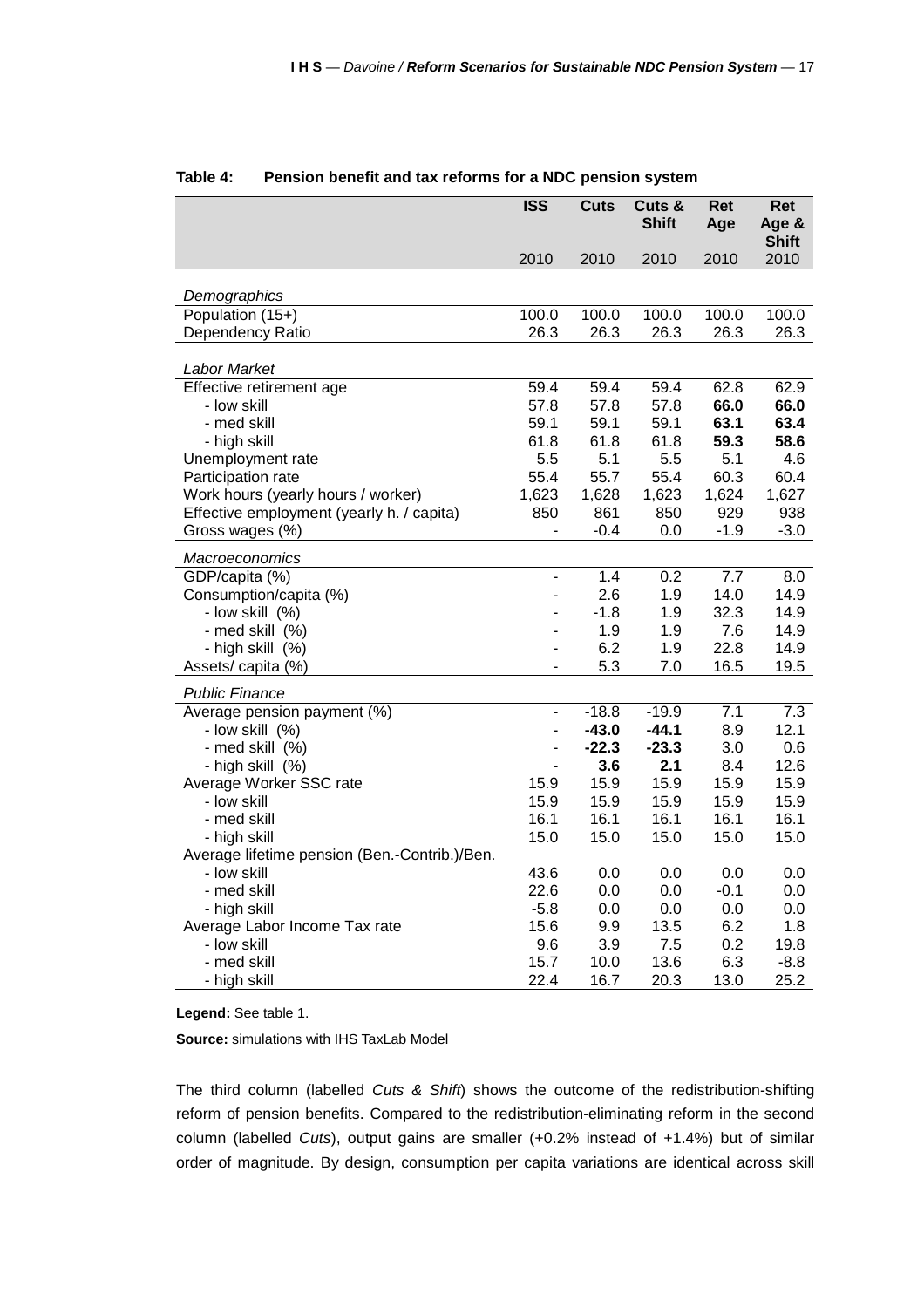classes (+1.9%), rather than heterogeneous (-1.8% for low-skilled and +6.2% for high-skilled households in column 2). The reform thus achieves the goal of a long-term sustainable NDC pension system with identical consumption gains for all households, at a moderate macroeconomic cost.

Outcomes along other economic dimensions are similar for the two reforms. The reason for the similarity of outcomes is that households adjust saving behavior after a reform. In the redistribution-eliminating reform (second column), low-skilled households increase their savings to compensate for the reduction in pension benefits and maintain consumption over their lifetime: assets per capita increase more than 10% for the low-skilled, and less than 1% for the high-skilled (unreported). This saving behavior adjustment mitigates the loss due to cuts in pension benefits. Even if this adjustment does not neutralize the loss (1.8% drop in consumption), it is a significant contribution (to be compared with the 43% cut in the benefits). Moderate lump-sum redistribution in the redistribution-shifting reform (third column) is thus sufficient to neutralize the loss due to pension cuts, leading to similar outcomes<sup>12</sup>.

The fifth column (labelled Ret Age & Shift) provides the outcome of the redistribution-shifting reform of retirement age. Compared to the redistribution-eliminating reform in the fourth column (labelled Ret Age), output gains are greater  $(+8.0\%$  instead of  $+7.7\%$ ). By design, consumption per capita gains are identical across households (+14.9% in Ret Age & Shift case), a favorable comparison for medium-skilled households (+7.6% in Ret Age case). This reform thus implements a long-term sustainable NDC pension system with identical consumption gains for all households, for a small macroeconomic gain.

Additional simulations (not reported here) show that conclusions hold when population is aging.

In policy design terms, the experiment shows that adverse distributional effects due to the implementation of a NDC pension system (via pension benefit variations) can be eliminated if the pension reform is associated with a reform of the tax system, partially shifting redistribution from the pension system to the tax system, at no or a small macroeconomic cost.

 $12$  In the redistribution-shifting case (column 3) the pension cuts for the low-skilled are slightly higher (-44% instead of -43%). Because lump-sum transfers increase the outside option of low-skilled workers, their bargained wage is higher in relative terms, which increases the imbalance further in the pension system (gap between lifetime benefits and contributions), unless pension benefits are cut further.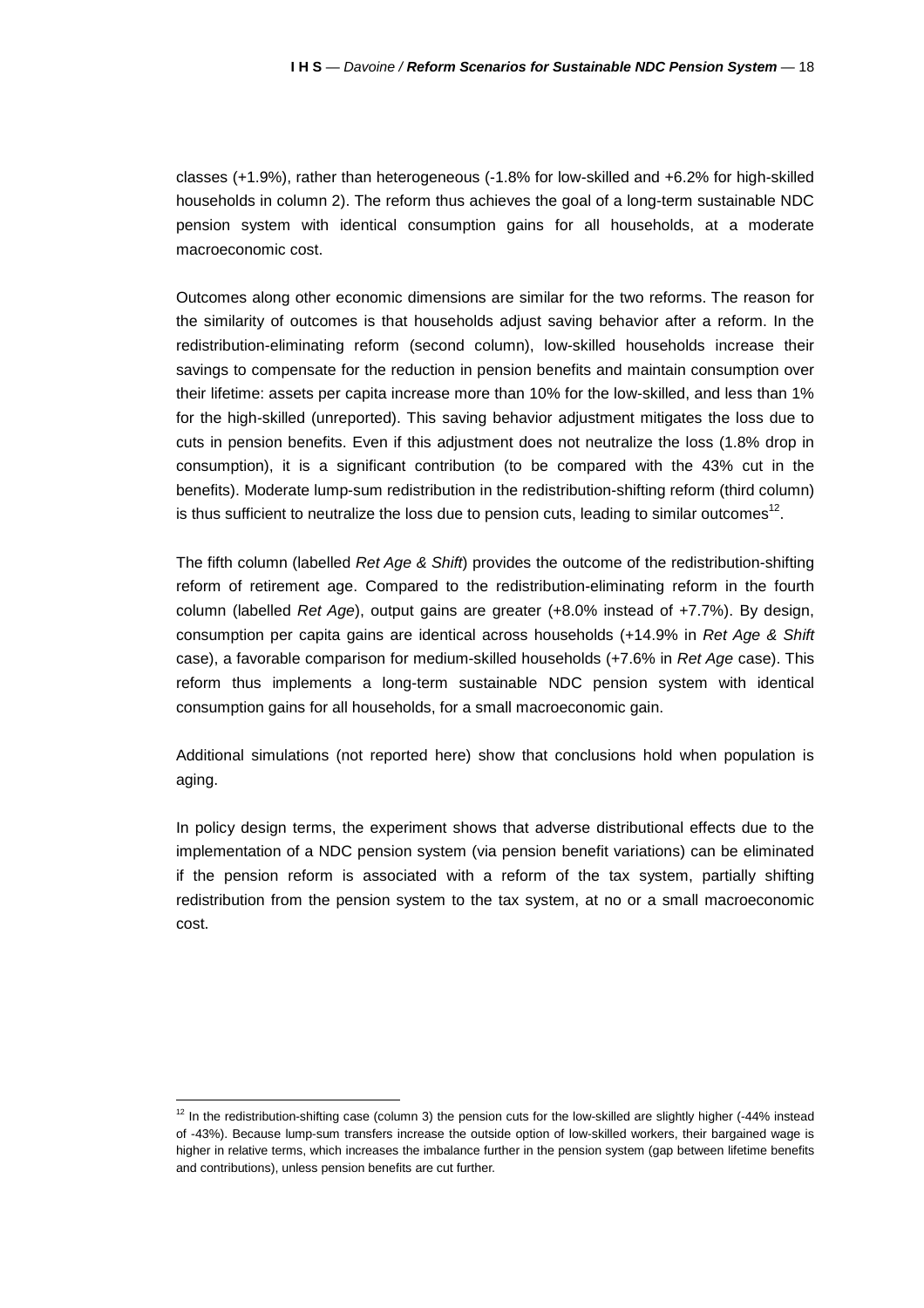### **4. Concluding remarks**

Population aging poses a long-term financing challenge for old-age social security expenditures, namely pensions, healthcare and long-term care. Reforms have already taken place in recent decades. Further reforms are needed over the long-run.

The study shows that the implementation of a NDC pension system, which removes entirely redistribution from the pension system and ensures its long-term financial sustainability, has adverse distributional consequences. The analysis also shows that one can combine pension and tax reforms to implement an NDC pension system without adverse distributional impacts. The study did however not consider what level of redistribution is desirable. To identify the most promising reform scenario, further analysis would be necessary to consider different overall redistribution scenarios.

Among the various reform options, increases in retirement age lead to larger gains in output and consumption for all households, including low-income households. Whether gains in output and consumption are the main goals of pension reforms, or not, is a question which is not addressed in this report.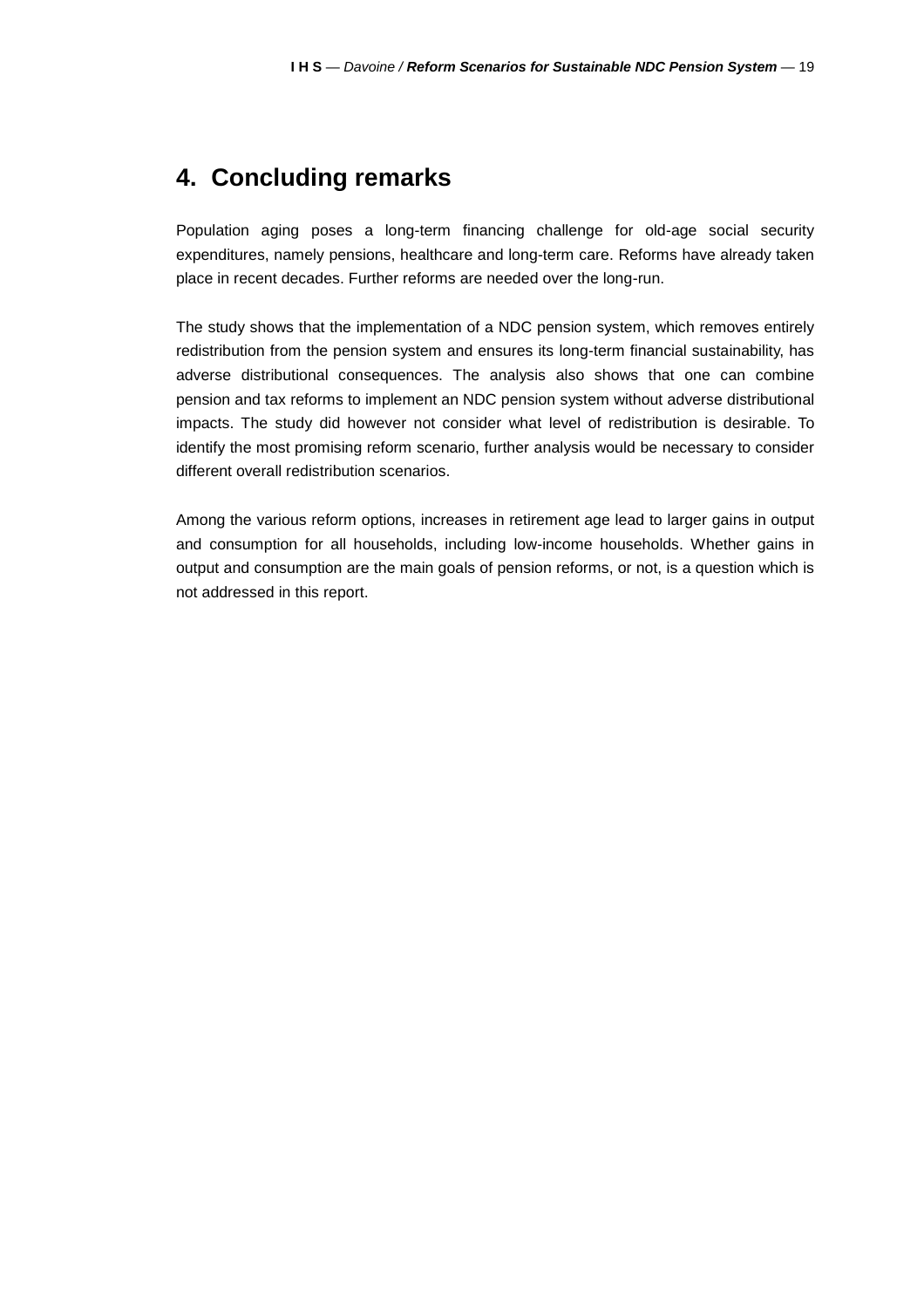### **5. References**

- Ageing Working Group (2012). The 2012 Ageing Report: Economic and budgetary projections for the 27 EU Member States (2010-2060). European Union, Joint Report prepared by the European Commission and the Economic Policy Committee, vol. 2, European Economy.
- Auerbach, A. J. and L. J. Kotlikoff (1987). Dynamic Fiscal Policy. Cambridge University Press.
- Berger, J., C. Keuschnigg, M. Keuschnigg, M. Miess, L. Strohner, and R. Winter- Ebmer (2009). Modelling of Labour Markets in the European Union. Final Report for DG EMPL of the European Commission.
- Blanchard, O. J. (1985). Debt, deficits, and finite horizons. Journal of Political Economy 93 (2), 223–47.
- Börsch-Supan, A. (2013). Myths, scientific evidence and economic policy in an aging world. The Journal of the Economics of Ageing 1-2, 3–15.
- Davoine, T. (2015). Redistribution via pensions and skill-dependent mortality Technical Appendix. July 2015
- Davoine, T., Keuschnigg, C. Schuster, P. (2014), Aging, Informality and Public Finances in Poland and Slovakia, a General Equilibrium approach, background paper for: The Inverting Pyramid: Pension Systems Facing Demographic Challenges in Europe and Central Asia, A. Schwarz et al., World Bank Publications.
- Fehr, H., M. Kallweit, and F. Kindermann (2012). Pension reform with variable retirement age: a simulation analysis for Germany. Journal of Pension Economics and Finance 11 (03), 389–417.
- Jaag, C., C. Keuschnigg, and M. Keuschnigg (2010). Pension reform, retirement, and lifecycle unemployment. International Tax and Public Finance 17 (5), 556– 585.
- Klotz, J. and E.-M. Asamer (2014). Bildungsspezifische Sterbetafeln 2006/2007 sowie 2011/2012. Statistische Nachrichten, Statistik Austria 3, 209–214.
- Sánchez-Romero, M., J. Sambt, and A. Prskawetz (2013). Quantifying the role of alternative pension reforms on the Austrian economy. Labour Economics 22 (C), 94–114.